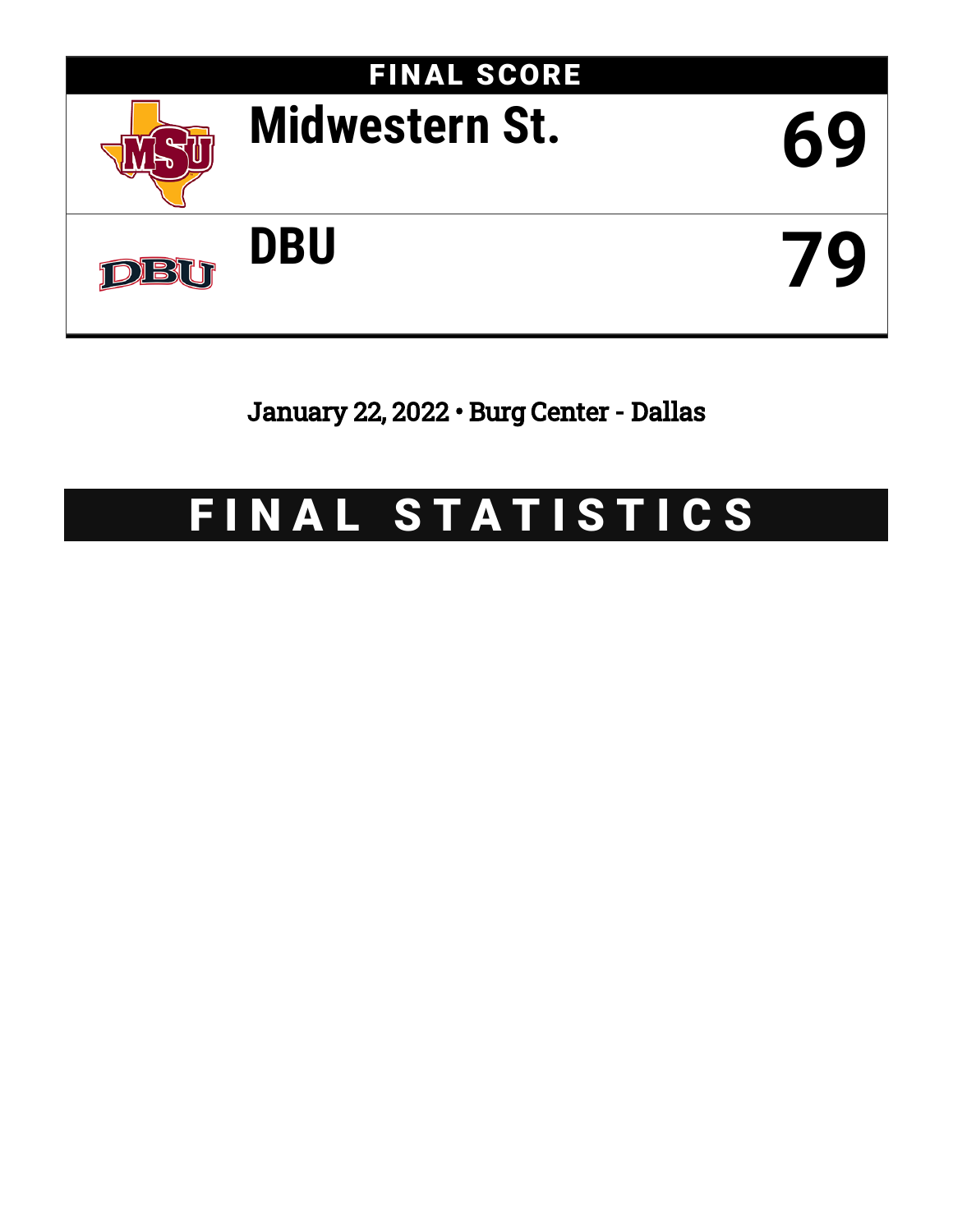# **Official Box Score Midwestern St. vs DBU Game Totals -- Final Statistics January 22, 2022 at Burg Center - Dallas**



# **Midwestern St. 69**

| No. | Plaver                 | S  | Pts | FG        | 3FG     | FТ        | 0R       | DR             | TR             | PF                    | A            | TO. | <b>Blk</b>   | Stl      | Min        | $+/-$ |
|-----|------------------------|----|-----|-----------|---------|-----------|----------|----------------|----------------|-----------------------|--------------|-----|--------------|----------|------------|-------|
| 03  | TEAL, JORDAN           | G  | 3   | 1-7       | 1-4     | $0 - 0$   | 2        | 2              | 4              | 4                     | 0            | 0   |              |          | 15         | -9    |
| 04  | <b>BROWN, JALIN</b>    | F. | 4   | $2 - 3$   | $0 - 0$ | $0 - 0$   |          | 3              | $\overline{4}$ | $\overline{2}$        | $\Omega$     |     | 0            | 0        | 15         | $-14$ |
| 10  | <b>WILSON, TERRELL</b> | G  | 21  | $7 - 15$  | $3 - 8$ | $4 - 5$   |          |                | 2              | 3.                    | 2            | 4   | 0            | 3        | 32         | -1    |
| 15  | <b>CARTER, JERMANE</b> | F. | 17  | $7 - 10$  | $1 - 2$ | $2 - 2$   | 2        | 3              | 5.             | $\mathcal{P}$         | 2            | 4   | $\mathbf{0}$ | 2        | 25         | 11    |
| 23  | <b>SANDERS, PIERRE</b> | G  | 6   | $2 - 8$   | $0 - 3$ | $2 - 2$   | $\Omega$ | 0              | 0              | 2                     | 6            | 3   | 0            | $\Omega$ | 35         | $-12$ |
| 05  | SANDERS, JAMEY         | F. | 0   | $0 - 5$   | $0 - 3$ | $0 - 0$   |          |                | 2              |                       | 0            | 1   | 0            | $\Omega$ | 9          | $-7$  |
| 12  | CHUKWU, AMAECHI        | F. | 11  | $5 - 8$   | 1-1     | $0 - 0$   | 4        | 2              | 6              | 5                     | $\mathbf{0}$ | 3   | 0            | 0        | 27         | $-2$  |
| 22  | WEGER, JOHN            | G  | 7   | $2 - 2$   | $1 - 1$ | $2 - 2$   |          | $\overline{2}$ | 3              | $\mathbf{2}^{\prime}$ | 6            | 2   | $\mathbf{0}$ | 0        | 26         | $-2$  |
| 30  | <b>HAMILTON, LUKE</b>  | F  | 0   | $0 - 2$   | $0 - 2$ | $0 - 0$   |          | 0              |                |                       | 2            |     | 0            | 0        | 15         | $-14$ |
|     | <b>TEAM</b>            |    |     |           |         |           | 0        | 0              | $\Omega$       | $\Omega$              |              | 0   |              |          |            |       |
|     | <b>TOTALS</b>          |    | 69  | $26 - 60$ | 7-24    | $10 - 11$ | 13       | 14             | 27             | 22                    | 18           | 19  | $\Omega$     | 6        | <b>200</b> |       |

| Game                                | 26-60     | 43.3% | 7-24   | 29.2% | $10 - 11$ | 90.9% |
|-------------------------------------|-----------|-------|--------|-------|-----------|-------|
| 2nd Half                            | 15-36     | 42%   | $3-13$ | 23%   | $10 - 10$ | 100%  |
| 1st Half                            | $11 - 24$ | 46%   | 4-11   | 36%   | በ-1       | 00%   |
| <b>Shooting By Period</b><br>Period | FG        | FG%   | 3FG    | 3FG%  | FТ        | FT%   |

*Deadball Rebounds:* 0,4 *Last FG:* 2nd-00:03 *Biggest Run:* 9-0 *Largest lead:* By 0 at 1st-15:30 *Technical Fouls:* None.

# **DBU 79**

| No. | Player                | S. | <b>Pts</b>      | FG       | 3FG     | FT       | OR             | DR       | TR            | PF       | A             | TO | Blk           | Stl            | Min    | $+/-$          |
|-----|-----------------------|----|-----------------|----------|---------|----------|----------------|----------|---------------|----------|---------------|----|---------------|----------------|--------|----------------|
| 03  | LUJAN, RICKY          | G  | 7               | $1-5$    | $0 - 1$ | $5-6$    | 0              | 2        | 2             | 4        | 6             | 5  | 0             | $\overline{2}$ | 35     | 3              |
| 04  | <b>KAHN, CAMERON</b>  | G. | <b>22</b>       | $6 - 10$ | $1 - 2$ | $9 - 10$ | $\overline{2}$ | 3        | 5             | 3        | 5             | 3  |               | 4              | -30    | 8              |
| 11  | <b>HUGHES, CARSON</b> | G  | 9               | $2 - 5$  | $0 - 1$ | $5 - 5$  | 0              | 4        | 4             | 0        | $\mathcal{P}$ | 2  |               | 1              | 37     | 9              |
| 23  | <b>GARNER, AUSTIN</b> | G. | 12 <sup>1</sup> | $5 - 11$ | $2 - 6$ | $0 - 0$  |                | 4        | 5             | 3        | $\Omega$      | 4  |               | 1.             | -32    | 6              |
| 35  | <b>WHITE, JALEN</b>   | G  | 15              | $5-8$    | $1 - 2$ | $4-6$    | 3              | 4        | 7             | 3        | 1             | 1  | $\Omega$      | 1              | 32     | $\overline{4}$ |
| 02  | <b>JOHNSON, JACK</b>  | G  | 6               | $2 - 5$  | $2 - 5$ | $0 - 0$  | $\Omega$       | 2        | 2             |          | 1             | 0  |               | 1              | -21    | 8              |
| 15  | <b>BULLARD, ISAAC</b> | G  | $\mathcal{P}$   | $1 - 1$  | $0 - 0$ | $0 - 0$  | 1              | $\Omega$ |               | $\Omega$ | $\Omega$      | 1  | $\Omega$      | 1              | 9      | 10             |
| 42  | HOLCOMBE, ALEX        | F. | 6               | $2 - 2$  | $0 - 0$ | $2 - 2$  | 0              | 2        | $\mathcal{P}$ |          | $\Omega$      | 1  | $\mathcal{P}$ | $\Omega$       | 4      | 2              |
|     | <b>TEAM</b>           |    |                 |          |         |          | $\Omega$       | $\Omega$ | $\Omega$      | $\Omega$ |               | 0  |               |                |        |                |
|     | <b>TOTALS</b>         |    |                 | 79 24-47 | 6-17    | 25-29    |                | 21       | 28            | 15       | 15            |    | 6             |                | 11 200 |                |

| Game                                | 24-47    | 51.1% | $6 - 17$ | 35.3% | $25 - 29$ | 86.2% |
|-------------------------------------|----------|-------|----------|-------|-----------|-------|
| 2nd Half                            | $9 - 21$ | 43%   | 1-7      | 14%   | 16-20     | 80%   |
| 1st Half                            | 15-26    | 58%   | $5-10$   | 50%   | 9-9       | 100%  |
| <b>Shooting By Period</b><br>Period | FG       | FG%   | 3FG      | 3FG%  | FT        | FT%   |

*Deadball Rebounds:* 2,1 *Last FG:* 2nd-02:12 *Biggest Run:* 12-0 *Largest lead:* By 21 at 1st-07:00 *Technical Fouls:* None.

| Game Notes:                                      | <b>Score</b>                             | 1st | 2 <sub>nd</sub> | тот               | <b>Points</b> | <b>MSU</b>     | <b>DBU</b>     |
|--------------------------------------------------|------------------------------------------|-----|-----------------|-------------------|---------------|----------------|----------------|
| Officials: Varwan Gatewood, Demond Thomas,       | <b>MSU</b>                               | 26  | 43              | 69                | In the Paint  | 36             | 36             |
| Winston Trotter<br>Attendance: 479               | <b>DBU</b>                               | 44  | 35              | 79                | Off Turns     | 14             | 20             |
|                                                  |                                          |     |                 |                   | 2nd Chance    |                | 14             |
| Start Time: 03:04 PM ET<br>End Time: 05:06 PM ET | MSU led for 0:00. DBU led for 37:00.     |     |                 | <b>Fast Break</b> |               | 11             |                |
| Game Duration: 2:02                              | Game was tied for 3:00.<br>Times tied: 3 |     | Lead Changes: 0 |                   | Bench         | 18             | 14             |
|                                                  |                                          |     |                 |                   | Per Poss      | 1.015<br>30/68 | 1.179<br>35/67 |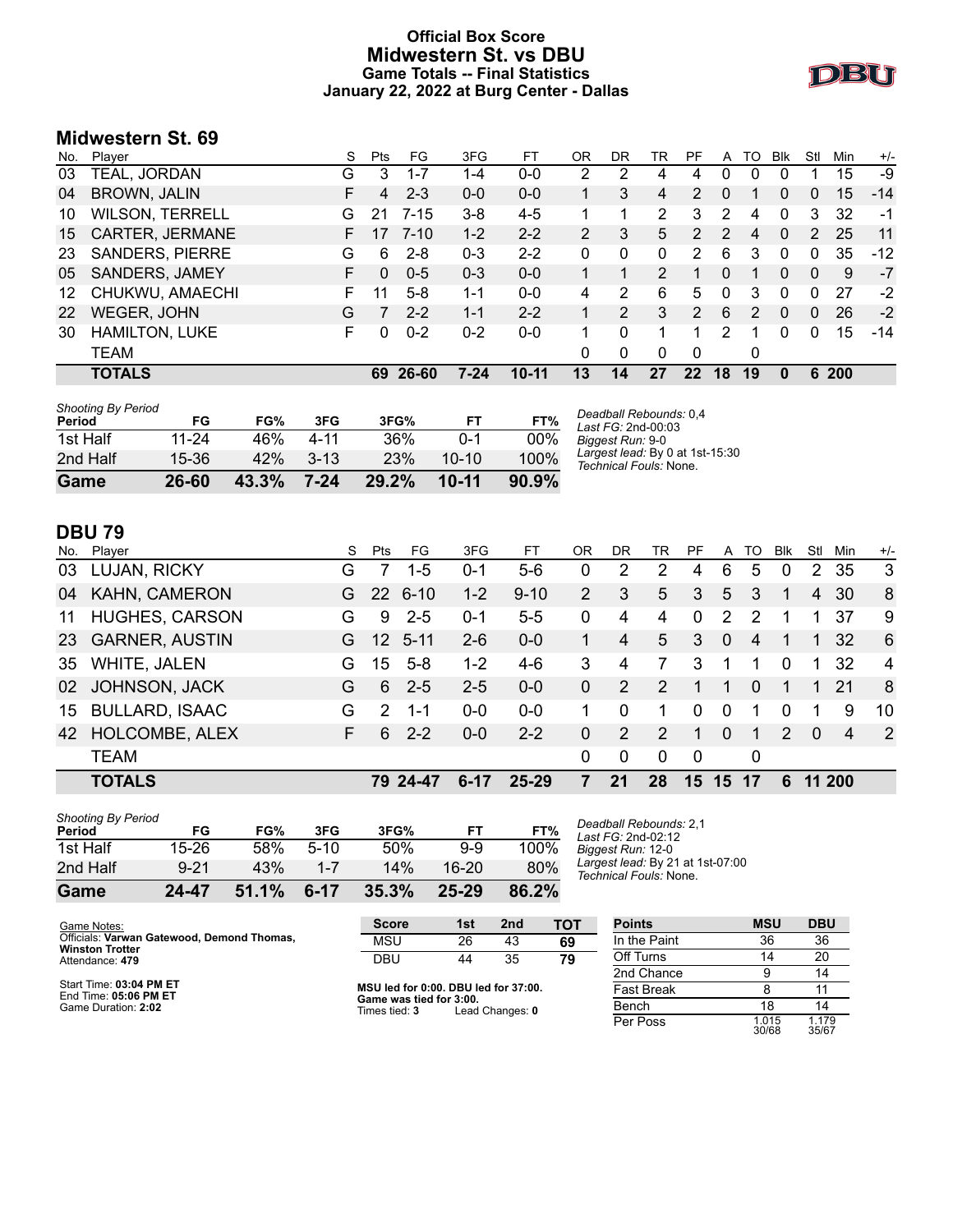### **Official Box Score Midwestern St. vs DBU First Half Statistics Only January 22, 2022 at Burg Center - Dallas**



# **Midwestern St. 26**

| No. | Plaver                 | S  | <b>Pts</b>    | FG       | 3FG     | <b>FT</b> | <b>OR</b> | <b>DR</b> | TR             | <b>PF</b>      | A | TO           | <b>Blk</b> | Stl            | <b>Min</b> | $+/-$ |
|-----|------------------------|----|---------------|----------|---------|-----------|-----------|-----------|----------------|----------------|---|--------------|------------|----------------|------------|-------|
| 03  | TEAL, JORDAN           | G  | $\mathbf{0}$  | $0 - 2$  | $0 - 1$ | $0-0$     | 0         |           |                | 0              | 0 | 0            |            |                |            | $-7$  |
| 04  | <b>BROWN, JALIN</b>    | F  | 4             | $2 - 3$  | $0 - 0$ | $0 - 0$   |           | 3         | 4              | $\overline{2}$ | 0 |              | 0          | $\overline{0}$ | 14         | $-10$ |
| 10  | <b>WILSON, TERRELL</b> | G  | 12            | $5-8$    | $2 - 5$ | $0 - 1$   | 0         | 0         | 0              |                |   | 2            | 0          |                | 16         | $-10$ |
| 15  | <b>CARTER, JERMANE</b> | F. | 3             | $1 - 2$  | $1 - 1$ | $0 - 0$   | 0         |           |                | 2              |   | 2            | $\Omega$   | $\Omega$       | 6          | $-4$  |
| 23  | <b>SANDERS, PIERRE</b> | G  | 2             | $1 - 3$  | $0 - 2$ | $0 - 0$   | 0         | 0         | 0              | $\Omega$       | 3 | 2            | $\Omega$   | 0              | 18         | $-15$ |
| 05  | <b>SANDERS, JAMEY</b>  | F. | 0             | $0 - 1$  | $0 - 0$ | $0 - 0$   | 0         | $\Omega$  | 0              | 1              | 0 | $\Omega$     | $\Omega$   | 0              | 5          | $-7$  |
| 12  | CHUKWU, AMAECHI        | F  | $\mathcal{P}$ | $1 - 3$  | $0 - 0$ | $0 - 0$   |           | 0         |                | 1              | 0 | 3            | 0          | 0              | 14         | $-15$ |
| 22  | WEGER, JOHN            | G  | 3             | $1 - 1$  | $1 - 1$ | $0 - 0$   |           |           | $\overline{2}$ |                | 0 | $\mathbf{0}$ | $\Omega$   | 0              | 12         | $-11$ |
| 30  | <b>HAMILTON, LUKE</b>  | F. | 0             | $0 - 1$  | $0 - 1$ | $0 - 0$   |           | 0         |                |                |   |              | 0          | $\mathbf 0$    | 9          | $-11$ |
|     | TEAM                   |    |               |          |         |           | 0         | 0         | 0              | $\Omega$       |   | 0            |            |                |            |       |
|     | <b>TOTALS</b>          |    |               | 26 11-24 | 4-11    | $0 - 1$   |           | 6         | 10             | 9              | 6 | 11           | $\Omega$   | $\overline{2}$ | 100        |       |

| <b>Shooting By Period</b><br>Period | FG        | FG%   | 3FG  | 3FG%  |           | FT%      | Deadball Rebounds: 0,4<br>Last FG Half: MSU 2nd-00:03 |
|-------------------------------------|-----------|-------|------|-------|-----------|----------|-------------------------------------------------------|
| 1st Half                            | 11-24     | 46%   | 4-11 | 36%   | በ-1       | $00\%$   |                                                       |
| Game                                | $26 - 60$ | 43.3% | 7-24 | 29.2% | $10 - 11$ | $90.9\%$ |                                                       |

# **DBU 44**

| No. | Player                | S  | Pts           | FG       | 3FG      | <b>FT</b> | <b>OR</b>    | <b>DR</b>     | TR                    | PF          | A              | TO       | <b>B</b> lk   | Stl      | Min   | $+/-$ |
|-----|-----------------------|----|---------------|----------|----------|-----------|--------------|---------------|-----------------------|-------------|----------------|----------|---------------|----------|-------|-------|
| 03  | LUJAN, RICKY          | G  | 2             | $0 - 4$  | $0 - 1$  | $2 - 2$   | $\Omega$     | 2             | 2                     | 1           | 5              | $\Omega$ | $\Omega$      |          | 18    | 12    |
| 04  | <b>KAHN, CAMERON</b>  | G  | 9             | $3-6$    | $1 - 2$  | $2 - 2$   |              | 0             |                       | 1           | 2              | 2        |               | $\Omega$ | 13    | 10    |
| 11  | HUGHES, CARSON        | G  | 3             | $1 - 2$  | $0 - 0$  | $1 - 1$   | 0            | 1             |                       | 0           | 2              | $\Omega$ | $\Omega$      |          | 17    | 17    |
| 23  | <b>GARNER, AUSTIN</b> | G  | 5             | $2 - 3$  | $1 - 2$  | $0 - 0$   | $\mathbf{0}$ | 2             | $\mathbf{2}^{\prime}$ | $\Omega$    | $\overline{0}$ | 2        | $\Omega$      | 1        | 16    | 15    |
| 35  | WHITE, JALEN          | G  | 11            | $4 - 4$  | 1-1      | $2 - 2$   | 2            | 2             | $\overline{4}$        | 1.          | $\Omega$       | 1        | $\Omega$      | $\Omega$ | 14    | 10    |
| 02  | JOHNSON, JACK         | G  | 6             | $2 - 4$  | $2 - 4$  | $0 - 0$   | 0            |               |                       | 0           |                | 0        | $\Omega$      |          | 11    | 15    |
| 15  | <b>BULLARD, ISAAC</b> | G  | $\mathcal{P}$ | 1-1      | $0-0$    | $0 - 0$   |              | 0             |                       | 0           | $\Omega$       | $\Omega$ | $\Omega$      | $\Omega$ | 6     | 9     |
| 42  | HOLCOMBE, ALEX        | F. | 6             | $2 - 2$  | $0 - 0$  | $2 - 2$   | $\Omega$     | $\mathcal{P}$ | $\mathcal{P}$         | 1           | $\Omega$       | 1        | $\mathcal{P}$ | $\Omega$ | 4     | 2     |
|     | <b>TEAM</b>           |    |               |          |          |           | $\Omega$     | 0             | $\Omega$              | $\mathbf 0$ |                | 0        |               |          |       |       |
|     | <b>TOTALS</b>         |    |               | 44 15-26 | $5 - 10$ | $9-9$     | $\mathbf{A}$ | 10            | 14                    | 4           | 10             | 6        | 3             |          | 4 100 |       |

| <b>Shooting By Period</b><br>Period | FG    | FG%   | 3FG    | 3FG%  | FТ        | FT%   |
|-------------------------------------|-------|-------|--------|-------|-----------|-------|
| 1st Half                            | 15-26 | 58%   | $5-10$ | 50%   | 9-9       | 100%  |
| Game                                | 24-47 | 51.1% | $6-17$ | 35.3% | $25 - 29$ | 86.2% |

*Deadball Rebounds:* 2,1 *Last FG Half:* DBU 2nd-02:12

| Game Notes:                                                          | <b>Score</b> | 1st | 2 <sub>nd</sub> | <b>TOT</b> | <b>Points (This Period)</b> | <b>MSU</b>     | <b>DBU</b>    |
|----------------------------------------------------------------------|--------------|-----|-----------------|------------|-----------------------------|----------------|---------------|
| Officials: Varwan Gatewood, Demond Thomas,<br><b>Winston Trotter</b> | <b>MSU</b>   | 26  | 43              | 69         | In the Paint                |                | 20            |
| Attendance: 479                                                      | <b>DBU</b>   | 44  | 35              | 79         | Off Turns                   |                | 14            |
|                                                                      |              |     |                 |            | 2nd Chance                  |                |               |
| Start Time: 03:04 PM ET<br>End Time: 05:06 PM ET                     |              |     |                 |            | <b>Fast Break</b>           |                |               |
| Game Duration: 2:02                                                  |              |     |                 |            | Bench                       |                | 14            |
|                                                                      |              |     |                 |            | Per Poss                    | 0.839<br>11/31 | .375<br>20/32 |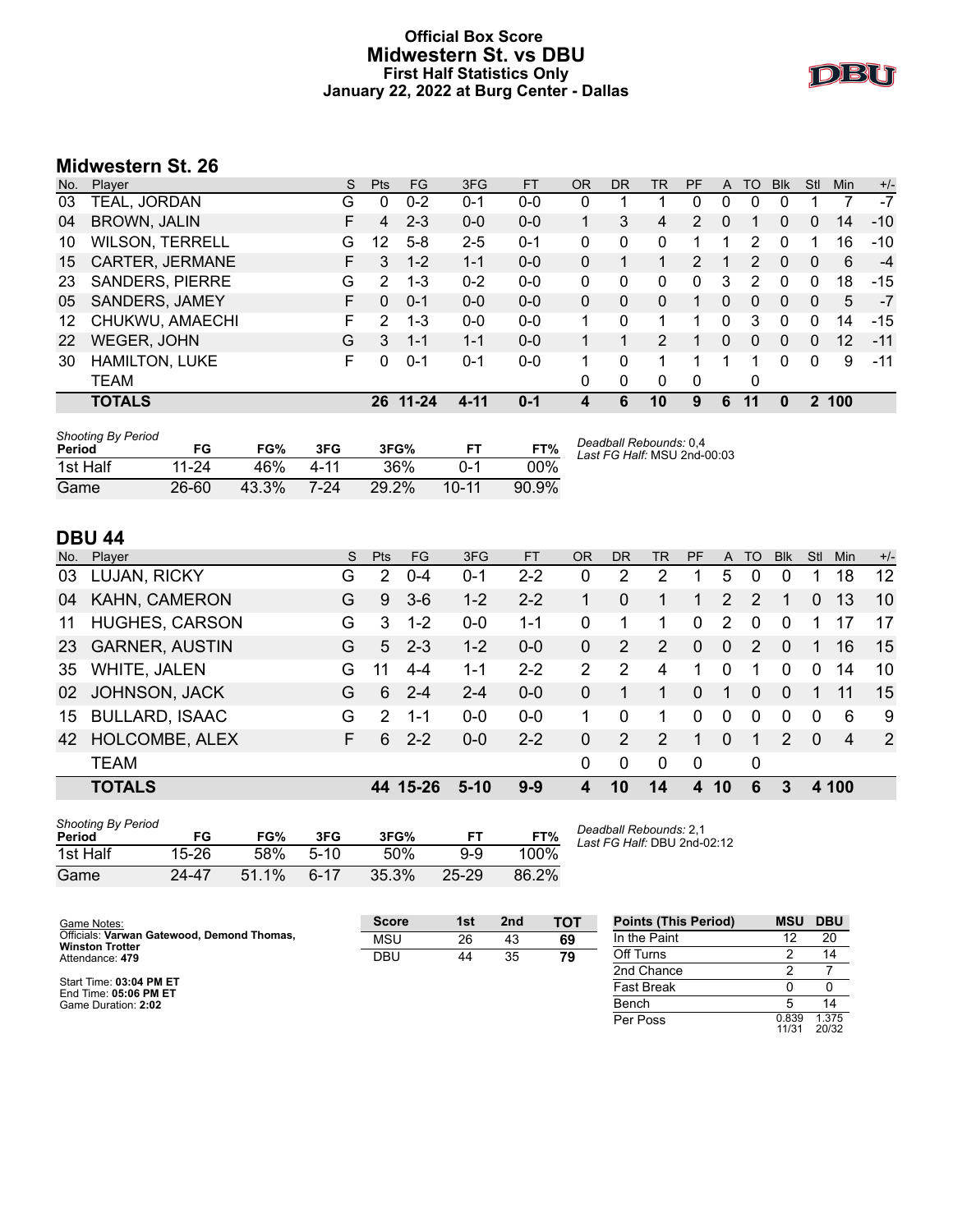#### **Official Play-By-Play Midwestern St. vs DBU First Half January 22, 2022 at Burg Center - Dallas**



**Period 1**

<mark>Starters:</mark><br>Midwestern St.: 3 TEAL,JORDAN (G); 4 BROWN,JALIN (F); 10 WILSON,TERRELL (G); 15 CARTER,JERMANE (F); 23 SANDERS,PIERRE (G);<br>DBU: 3 LUJAN,RICKY (G); 4 KAHN,CAMERON (G); 11 HUGHES,CARSON (G); 23 GARNER,AUSTIN (G);

| Time           | <b>VISITORS: Midwestern St.</b>                                       | <b>Score</b>        | <b>Margin</b>         | <b>HOME: DBU</b>                     |
|----------------|-----------------------------------------------------------------------|---------------------|-----------------------|--------------------------------------|
| 19:32          | MISSED JUMPER by CARTER, JERMANE                                      |                     |                       |                                      |
| 19:28          |                                                                       |                     |                       | REBOUND (DEF) by HUGHES, CARSON      |
| 19:22          |                                                                       | $3-0$               | H <sub>3</sub>        | GOOD! 3PTR by KAHN, CAMERON          |
| 19:22          |                                                                       |                     |                       | ASSIST by LUJAN, RICKY               |
| 19:02          | GOOD! 3PTR by WILSON, TERRELL                                         | $3-3$               | T                     |                                      |
| 19:02          | ASSIST by CARTER, JERMANE                                             |                     |                       |                                      |
| 18:46          |                                                                       |                     |                       | MISSED LAYUP by LUJAN, RICKY         |
| 18:42          | REBOUND (DEF) by BROWN, JALIN                                         |                     |                       |                                      |
| 18:32          | MISSED 3PTR by WILSON, TERRELL                                        |                     |                       |                                      |
| 18:19          |                                                                       |                     |                       | REBOUND (DEF) by WHITE, JALEN        |
| 17:55          |                                                                       |                     |                       | MISSED LAYUP by LUJAN, RICKY         |
| 17:51<br>17:47 | REBOUND (DEF) by TEAL, JORDAN<br>TURNOVER (TRAVEL) by WILSON, TERRELL |                     |                       |                                      |
| 17:42          |                                                                       | $5 - 3$             | H <sub>2</sub>        | GOOD! LAYUP by WHITE, JALEN          |
| 17:42          |                                                                       |                     |                       | ASSIST by KAHN, CAMERON              |
| 17:16          | TURNOVER (BADPASS) by CARTER, JERMANE                                 |                     |                       |                                      |
| 17:16          |                                                                       |                     |                       | STEAL by HUGHES, CARSON              |
| 17:00          |                                                                       |                     |                       | MISSED LAYUP by KAHN, CAMERON        |
| 16:57          |                                                                       |                     |                       | REBOUND (OFF) by WHITE, JALEN        |
| 16:53          |                                                                       |                     |                       | MISSED LAYUP by HUGHES, CARSON       |
| 16:49          | REBOUND (DEF) by CARTER, JERMANE                                      |                     |                       |                                      |
| 16:32          | MISSED 3PTR by WILSON, TERRELL                                        |                     |                       |                                      |
| 16:27          | REBOUND (OFF) by BROWN, JALIN                                         |                     |                       |                                      |
| 16:24          | GOOD! LAYUP by BROWN, JALIN                                           | $5-5$               | $\top$                |                                      |
| 16:10          |                                                                       |                     |                       | TURNOVER (LOSTBALL) by KAHN, CAMERON |
| 16:10          | STEAL by TEAL, JORDAN                                                 |                     |                       |                                      |
| 16:00          | MISSED LAYUP by TEAL, JORDAN                                          |                     |                       |                                      |
| 16:00          |                                                                       |                     |                       | BLOCK by KAHN, CAMERON               |
| 16:00          |                                                                       |                     |                       | REBOUND (DEF) by WHITE, JALEN        |
| 16:00          | FOUL (PERSONAL) by WILSON, TERRELL                                    |                     |                       |                                      |
| 15:56          |                                                                       | $8-5$               | H <sub>3</sub>        | GOOD! 3PTR by WHITE, JALEN           |
| 15:56          |                                                                       |                     |                       | ASSIST by LUJAN, RICKY               |
| 15:30          | GOOD! 3PTR by CARTER, JERMANE                                         | $8 - 8$             | Т                     |                                      |
| 15:30          | ASSIST by SANDERS, PIERRE                                             |                     |                       |                                      |
| 15:15          |                                                                       |                     |                       | MISSED JUMPER by KAHN, CAMERON       |
| 15:10          |                                                                       |                     |                       | REBOUND (OFF) by KAHN, CAMERON       |
| 15:05          | FOUL (PERSONAL) by HAMILTON, LUKE                                     |                     |                       |                                      |
| 14:56          | SUB OUT: TEAL, JORDAN                                                 |                     |                       |                                      |
| 14:56          | SUB OUT: BROWN, JALIN                                                 |                     |                       |                                      |
| 14:56          | SUB OUT: WILSON, TERRELL                                              |                     |                       |                                      |
| 14:56          | SUB IN: SANDERS, JAMEY                                                |                     |                       |                                      |
| 14:56          | SUB IN: CHUKWU, AMAECHI                                               |                     |                       |                                      |
| 14:56          | SUB IN: HAMILTON, LUKE                                                |                     |                       | GOOD! FT by KAHN, CAMERON            |
| 14:56<br>14:56 |                                                                       | $9 - 8$<br>$10 - 8$ | H 1<br>H <sub>2</sub> | GOOD! FT by KAHN, CAMERON            |
| 14:44          | TURNOVER (BADPASS) by SANDERS, PIERRE                                 |                     |                       |                                      |
| 14:44          |                                                                       |                     |                       | STEAL by LUJAN, RICKY                |
| 14:33          |                                                                       |                     |                       | TURNOVER (TRAVEL) by GARNER, AUSTIN  |
| 14:17          | FOUL (OFF) by CARTER, JERMANE                                         |                     |                       |                                      |
| 14:17          | TURNOVER (OFFENSIVE) by CARTER, JERMANE                               |                     |                       |                                      |
| 14:14          | SUB OUT: CARTER, JERMANE                                              |                     |                       |                                      |
| 14:14          | SUB OUT: SANDERS, PIERRE                                              |                     |                       |                                      |
| 14:14          | SUB IN: WILSON, TERRELL                                               |                     |                       |                                      |
| 14:14          | SUB IN: WEGER, JOHN                                                   |                     |                       |                                      |
| 13:50          |                                                                       |                     |                       | TURNOVER (LOSTBALL) by WHITE, JALEN  |
| 13:50          | STEAL by WILSON, TERRELL                                              |                     |                       |                                      |
| 13:43          | MISSED JUMPER by SANDERS, JAMEY                                       |                     |                       |                                      |
| 13:36          |                                                                       |                     |                       | REBOUND (DEF) by GARNER, AUSTIN      |
| 13:29          |                                                                       | $12 - 8$            | H4                    | GOOD! LAYUP by HUGHES, CARSON        |
| 13:29          |                                                                       |                     |                       | ASSIST by LUJAN, RICKY               |
| 13:24          | FOUL (PERSONAL) by SANDERS, JAMEY                                     |                     |                       |                                      |
| 13:24          | SUB OUT: HAMILTON, LUKE                                               |                     |                       |                                      |
| 13:24          | SUB IN: BROWN, JALIN                                                  |                     |                       |                                      |
| 13:24          |                                                                       | $13 - 8$            | H <sub>5</sub>        | GOOD! FT by HUGHES, CARSON           |
| 13:20          | TURNOVER (LOSTBALL) by CHUKWU, AMAECHI                                |                     |                       |                                      |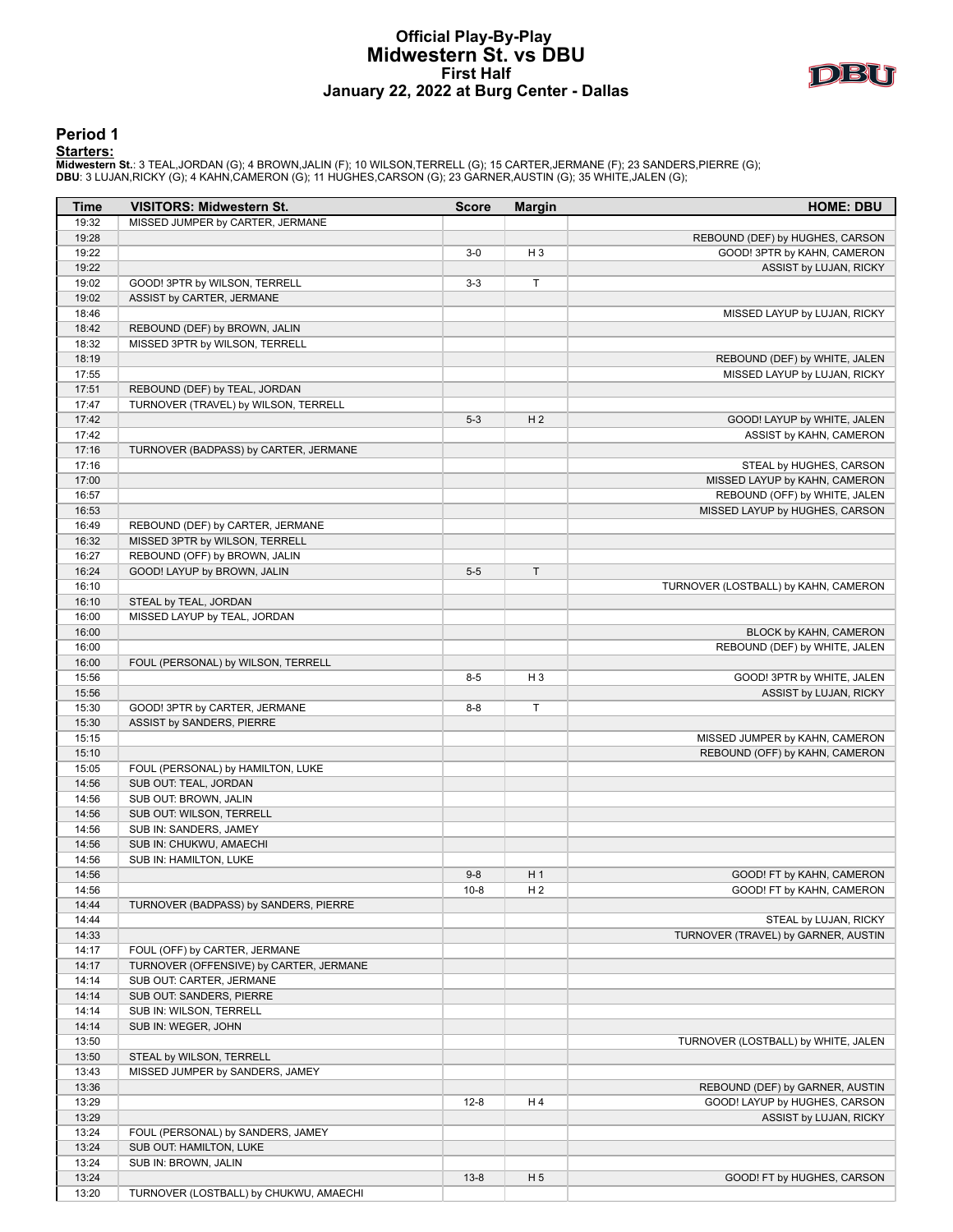| Time           | <b>VISITORS: Midwestern St.</b>                    | <b>Score</b> | <b>Margin</b>  | <b>HOME: DBU</b>                                               |
|----------------|----------------------------------------------------|--------------|----------------|----------------------------------------------------------------|
| 13:20          |                                                    |              |                | STEAL by GARNER, AUSTIN                                        |
| 13:10          |                                                    |              |                | FOUL (OFF) by KAHN, CAMERON                                    |
| 13:10          |                                                    |              |                | TURNOVER (OFFENSIVE) by KAHN, CAMERON                          |
| 12:44<br>12:39 | TURNOVER (BADPASS) by CHUKWU, AMAECHI              |              |                | SUB OUT: WHITE, JALEN                                          |
| 12:39          |                                                    |              |                | SUB IN: JOHNSON, JACK                                          |
| 12:39          | SUB OUT: WILSON, TERRELL                           |              |                |                                                                |
| 12:39          | SUB IN: SANDERS, PIERRE                            |              |                |                                                                |
| 12:39          | SUB OUT: SANDERS, JAMEY                            |              |                |                                                                |
| 12:39          | SUB IN: WILSON, TERRELL                            |              |                |                                                                |
| 12:36          |                                                    | $15 - 8$     | H <sub>7</sub> | GOOD! LAYUP by GARNER, AUSTIN                                  |
| 11:45<br>11:39 | MISSED 3PTR by SANDERS, PIERRE                     |              |                | REBOUND (DEF) by LUJAN, RICKY                                  |
| 11:25          |                                                    | $17-8$       | H <sub>9</sub> | GOOD! LAYUP by KAHN, CAMERON                                   |
| 11:25          |                                                    |              |                | ASSIST by HUGHES, CARSON                                       |
| 10:53          | TURNOVER (OTHER) by CHUKWU, AMAECHI                |              |                |                                                                |
| 10:53          |                                                    |              |                | SUB OUT: LUJAN, RICKY                                          |
| 10:53          |                                                    |              |                | SUB OUT: KAHN, CAMERON                                         |
| 10:53          |                                                    |              |                | SUB IN: BULLARD, ISAAC                                         |
| 10:53<br>10:53 | SUB OUT: BROWN, JALIN                              |              |                | SUB IN: WHITE, JALEN                                           |
| 10:53          | SUB OUT: WILSON, TERRELL                           |              |                |                                                                |
| 10:53          | SUB IN: TEAL, JORDAN                               |              |                |                                                                |
| 10:53          | SUB IN: CARTER, JERMANE                            |              |                |                                                                |
| 10:25          |                                                    | $19-8$       | H 11           | GOOD! LAYUP by WHITE, JALEN                                    |
| 10:19          | FOUL (PERSONAL) by CARTER, JERMANE                 |              |                |                                                                |
| 10:15          | SUB OUT: CARTER, JERMANE                           |              |                |                                                                |
| 10:15<br>10:15 | SUB IN: HAMILTON, LUKE                             | $20 - 8$     | H 12           | GOOD! FT by WHITE, JALEN                                       |
| 10:07          | GOOD! LAYUP by CHUKWU, AMAECHI                     | $20 - 10$    | H 10           |                                                                |
| 10:07          | ASSIST by HAMILTON, LUKE                           |              |                |                                                                |
| 09:51          |                                                    | $23-10$      | H 13           | GOOD! 3PTR by GARNER, AUSTIN                                   |
| 09:51          |                                                    |              |                | ASSIST by JOHNSON, JACK                                        |
| 09:25          | TURNOVER (TRAVEL) by SANDERS, PIERRE               |              |                |                                                                |
| 09:08          | FOUL (PERSONAL) by CHUKWU, AMAECHI                 |              |                |                                                                |
| 09:05          |                                                    |              |                | TURNOVER (OUTOFBOUNDS) by GARNER, AUSTIN                       |
| 08:51<br>08:47 | MISSED 3PTR by TEAL, JORDAN                        |              |                | REBOUND (DEF) by GARNER, AUSTIN                                |
| 08:30          |                                                    |              |                | MISSED 3PTR by JOHNSON, JACK                                   |
| 08:27          |                                                    |              |                | REBOUND (OFF) by WHITE, JALEN                                  |
| 08:25          |                                                    | $25-10$      | H 15           | GOOD! LAYUP by WHITE, JALEN                                    |
| 08:23          | FOUL (PERSONAL) by WEGER, JOHN                     |              |                |                                                                |
| 08:23          |                                                    |              |                | SUB OUT: HUGHES, CARSON                                        |
| 08:23<br>08:23 |                                                    |              |                | SUB OUT: GARNER, AUSTIN                                        |
| 08:23          |                                                    |              |                | SUB IN: LUJAN, RICKY<br>SUB IN: KAHN, CAMERON                  |
| 08:23          | SUB OUT: CHUKWU, AMAECHI                           |              |                |                                                                |
| 08:23          | SUB OUT: WEGER, JOHN                               |              |                |                                                                |
| 08:23          | SUB IN: BROWN, JALIN                               |              |                |                                                                |
| 08:23          | SUB IN: WILSON, TERRELL                            |              |                |                                                                |
| 08:23          |                                                    | $26-10$      | H 16           | GOOD! FT by WHITE, JALEN                                       |
| 08:05          | TURNOVER (TRAVEL) by HAMILTON, LUKE                |              |                |                                                                |
| 08:00<br>08:00 | SUB OUT: TEAL, JORDAN<br>SUB IN: SANDERS, JAMEY    |              |                |                                                                |
| 07:53          |                                                    | $29-10$      | H 19           | GOOD! 3PTR by JOHNSON, JACK                                    |
| 07:53          |                                                    |              |                | ASSIST by KAHN, CAMERON                                        |
| 07:40          | MISSED 3PTR by HAMILTON, LUKE                      |              |                |                                                                |
| 07:36          | REBOUND (OFF) by HAMILTON, LUKE                    |              |                |                                                                |
| 07:29          | TURNOVER (LOSTBALL) by BROWN, JALIN                |              |                |                                                                |
| 07:29          |                                                    |              |                | STEAL by JOHNSON, JACK                                         |
| 07:08<br>07:04 |                                                    |              |                | MISSED 3PTR by LUJAN, RICKY<br>REBOUND (OFF) by BULLARD, ISAAC |
| 07:00          |                                                    | $31 - 10$    | H 21           | GOOD! LAYUP by BULLARD, ISAAC                                  |
| 06:48          | GOOD! 3PTR by WILSON, TERRELL                      | $31 - 13$    | H 18           |                                                                |
| 06:48          | ASSIST by SANDERS, PIERRE                          |              |                |                                                                |
| 06:27          |                                                    |              |                | MISSED 3PTR by KAHN, CAMERON                                   |
| 06:23          | REBOUND (DEF) by BROWN, JALIN                      |              |                |                                                                |
| 06:04          |                                                    |              |                | FOUL (PERSONAL) by WHITE, JALEN                                |
| 06:04          |                                                    |              |                |                                                                |
| 06:04<br>06:04 | SUB OUT: SANDERS, JAMEY<br>SUB OUT: HAMILTON, LUKE |              |                |                                                                |
| 06:04          | SUB IN: CHUKWU, AMAECHI                            |              |                |                                                                |
| 06:04          | SUB IN: WEGER, JOHN                                |              |                |                                                                |
| 06:04          | GOOD! 3PTR by WEGER, JOHN                          | $31 - 16$    | H 15           |                                                                |
| 06:04          | ASSIST by WILSON, TERRELL                          |              |                |                                                                |
| 05:55          |                                                    | $34 - 16$    | H 18           | GOOD! 3PTR by JOHNSON, JACK                                    |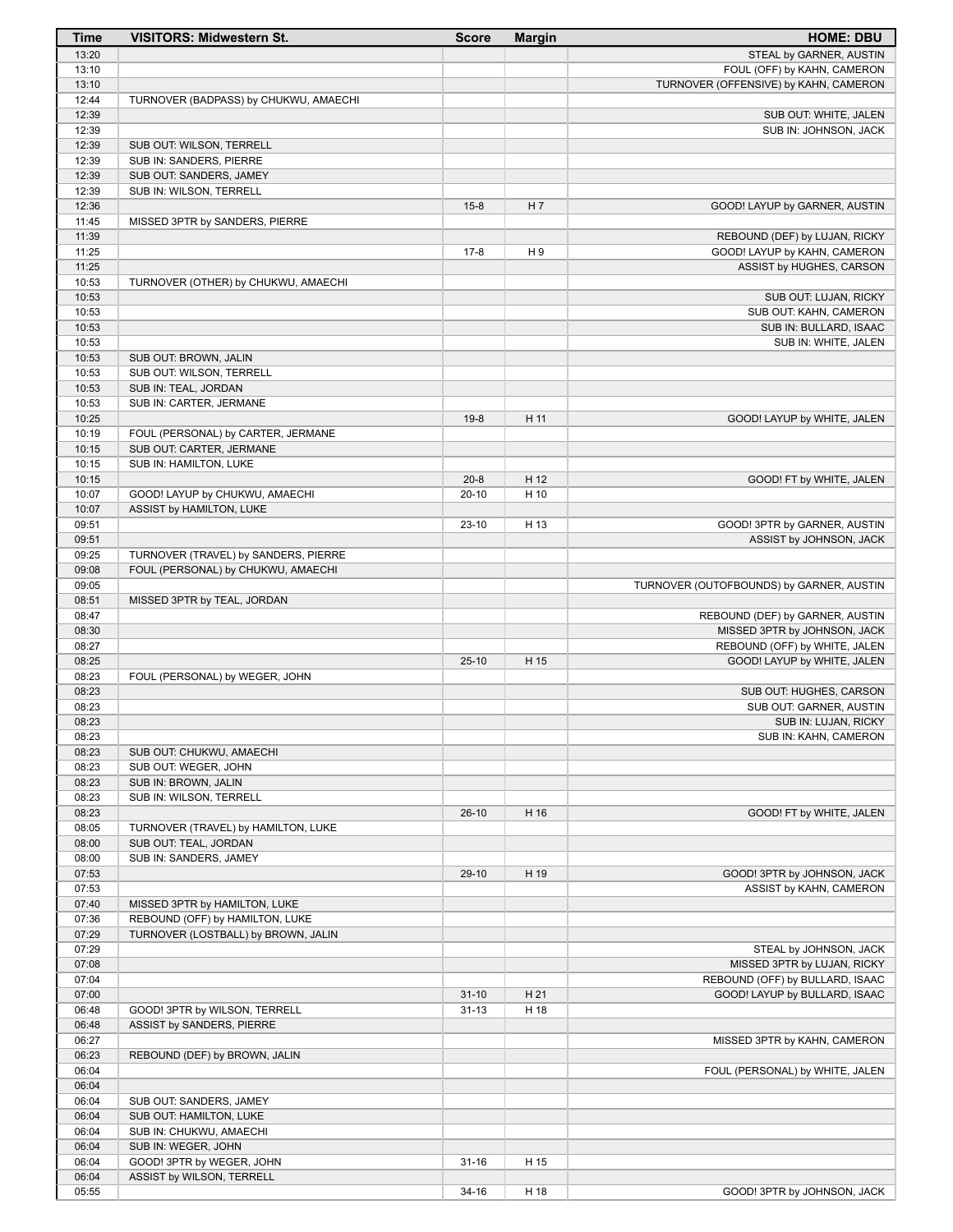| <b>Time</b>    | <b>VISITORS: Midwestern St.</b>       | <b>Score</b> | <b>Margin</b> | <b>HOME: DBU</b>                                              |
|----------------|---------------------------------------|--------------|---------------|---------------------------------------------------------------|
| 05:55          |                                       |              |               | ASSIST by LUJAN, RICKY                                        |
| 05:19          | GOOD! JUMPER by BROWN, JALIN [PNT]    | $34-18$      | H 16          |                                                               |
| 05:13          |                                       |              |               | SUB OUT: WHITE, JALEN                                         |
| 05:13          |                                       |              |               | SUB IN: HUGHES, CARSON                                        |
| 04:48          |                                       | $36-18$      | H 18          | GOOD! JUMPER by KAHN, CAMERON [PNT]                           |
| 04:43          |                                       |              |               | SUB OUT: KAHN, CAMERON                                        |
| 04:43          |                                       |              |               | SUB OUT: BULLARD, ISAAC                                       |
| 04:43          |                                       |              |               | SUB IN: GARNER, AUSTIN                                        |
| 04:43          |                                       |              |               | SUB IN: HOLCOMBE, ALEX                                        |
| 04:14          | MISSED LAYUP by CHUKWU, AMAECHI       |              |               |                                                               |
| 04:10          |                                       |              |               | REBOUND (DEF) by HOLCOMBE, ALEX                               |
| 04:01          | FOUL (PERSONAL) by BROWN, JALIN       |              |               |                                                               |
| 04:01          |                                       | $37-18$      | H 19          | GOOD! FT by HOLCOMBE, ALEX                                    |
| 04:01          |                                       | $38-18$      | H 20          | GOOD! FT by HOLCOMBE, ALEX                                    |
| 03:47          | MISSED 3PTR by WILSON, TERRELL        |              |               |                                                               |
| 03:43          |                                       |              |               | REBOUND (DEF) by JOHNSON, JACK                                |
| 03:39          |                                       |              |               | FOUL (OFF) by HOLCOMBE, ALEX                                  |
| 03:39          |                                       |              |               |                                                               |
| 03:39          |                                       |              |               | TURNOVER (OFFENSIVE) by HOLCOMBE, ALEX                        |
| 03:33          | GOOD! LAYUP by WILSON, TERRELL        | 38-20        | H 18          |                                                               |
| 03:31          |                                       |              |               | FOUL (PERSONAL) by LUJAN, RICKY                               |
| 03:26          | MISSED FT by WILSON, TERRELL          |              |               |                                                               |
| 03:26          | REBOUND (OFF) by WEGER, JOHN          |              |               |                                                               |
| 03:26          | MISSED 3PTR by SANDERS, PIERRE        |              |               |                                                               |
| 03:26<br>03:26 |                                       | 40-20        | H 20          | REBOUND (DEF) by LUJAN, RICKY<br>GOOD! DUNK by HOLCOMBE, ALEX |
| 03:26          |                                       |              |               |                                                               |
| 02:51          | GOOD! LAYUP by WILSON, TERRELL [PNT]  | 40-22        | H 18          | ASSIST by LUJAN, RICKY                                        |
| 02:25          |                                       |              |               | MISSED JUMPER by LUJAN, RICKY                                 |
| 02:20          | REBOUND (DEF) by BROWN, JALIN         |              |               |                                                               |
| 02:10          | MISSED JUMPER by BROWN, JALIN         |              |               |                                                               |
| 02:10          |                                       |              |               | BLOCK by HOLCOMBE, ALEX                                       |
| 01:58          | REBOUND (OFF) by CHUKWU, AMAECHI      |              |               |                                                               |
| 01:54          | MISSED LAYUP by CHUKWU, AMAECHI       |              |               |                                                               |
| 01:54          |                                       |              |               | BLOCK by HOLCOMBE, ALEX                                       |
| 01:54          |                                       |              |               | REBOUND (DEF) by HOLCOMBE, ALEX                               |
| 01:54          | SUB OUT: SANDERS, PIERRE              |              |               |                                                               |
| 01:54          | SUB IN: HAMILTON, LUKE                |              |               |                                                               |
| 01:54          |                                       |              |               | MISSED 3PTR by JOHNSON, JACK                                  |
| 01:50          | REBOUND (DEF) by WEGER, JOHN          |              |               |                                                               |
| 01:27          | TURNOVER (TRAVEL) by WILSON, TERRELL  |              |               |                                                               |
| 01:26          | SUB OUT: WEGER, JOHN                  |              |               |                                                               |
| 01:26          | SUB IN: SANDERS, PIERRE               |              |               |                                                               |
| 01:10          | FOUL (PERSONAL) by BROWN, JALIN       |              |               |                                                               |
| 01:10          |                                       | 41-22        | H 19          | GOOD! FT by LUJAN, RICKY                                      |
| 01:10          |                                       | 42-22        | H 20          | GOOD! FT by LUJAN, RICKY                                      |
| 01:00          |                                       |              |               | SUB OUT: JOHNSON, JACK                                        |
| 01:00          |                                       |              |               | SUB IN: WHITE, JALEN                                          |
| 01:00          | SUB OUT: BROWN, JALIN                 |              |               |                                                               |
| 01:00          | SUB IN: WEGER, JOHN                   |              |               |                                                               |
| 00:56          | GOOD! JUMPER by WILSON, TERRELL       | 42-24        | H 18          |                                                               |
| 00:56          | ASSIST by SANDERS, PIERRE             |              |               |                                                               |
| 00:35          |                                       | 44-24        | H 20          | GOOD! DUNK by HOLCOMBE, ALEX                                  |
| 00:35          |                                       |              |               | ASSIST by HUGHES, CARSON                                      |
| 00:29          | TIMEOUT 30SEC                         |              |               |                                                               |
| 00:29          |                                       |              |               | SUB OUT: HOLCOMBE, ALEX                                       |
| 00:29          |                                       |              |               | SUB IN: KAHN, CAMERON                                         |
| 00:16          | GOOD! JUMPER by SANDERS, PIERRE [PNT] | 44-26        | H 18          |                                                               |
| 00:05          |                                       |              |               | MISSED 3PTR by GARNER, AUSTIN                                 |
| 00:00          | REBOUND (DEF) by TEAM                 |              |               |                                                               |
|                |                                       |              |               |                                                               |

# **Midwestern St. 26, DBU 44**

| <b>Points (This Period)</b> | <b>MSU</b>     | <b>DBU</b>     |
|-----------------------------|----------------|----------------|
| In the Paint                | 12             | 20             |
| Off Turns                   |                | 14             |
| 2nd Chance                  |                |                |
| <b>Fast Break</b>           |                |                |
| Bench                       |                | 14             |
| Per Poss                    | 0.839<br>11/31 | 1.375<br>20/32 |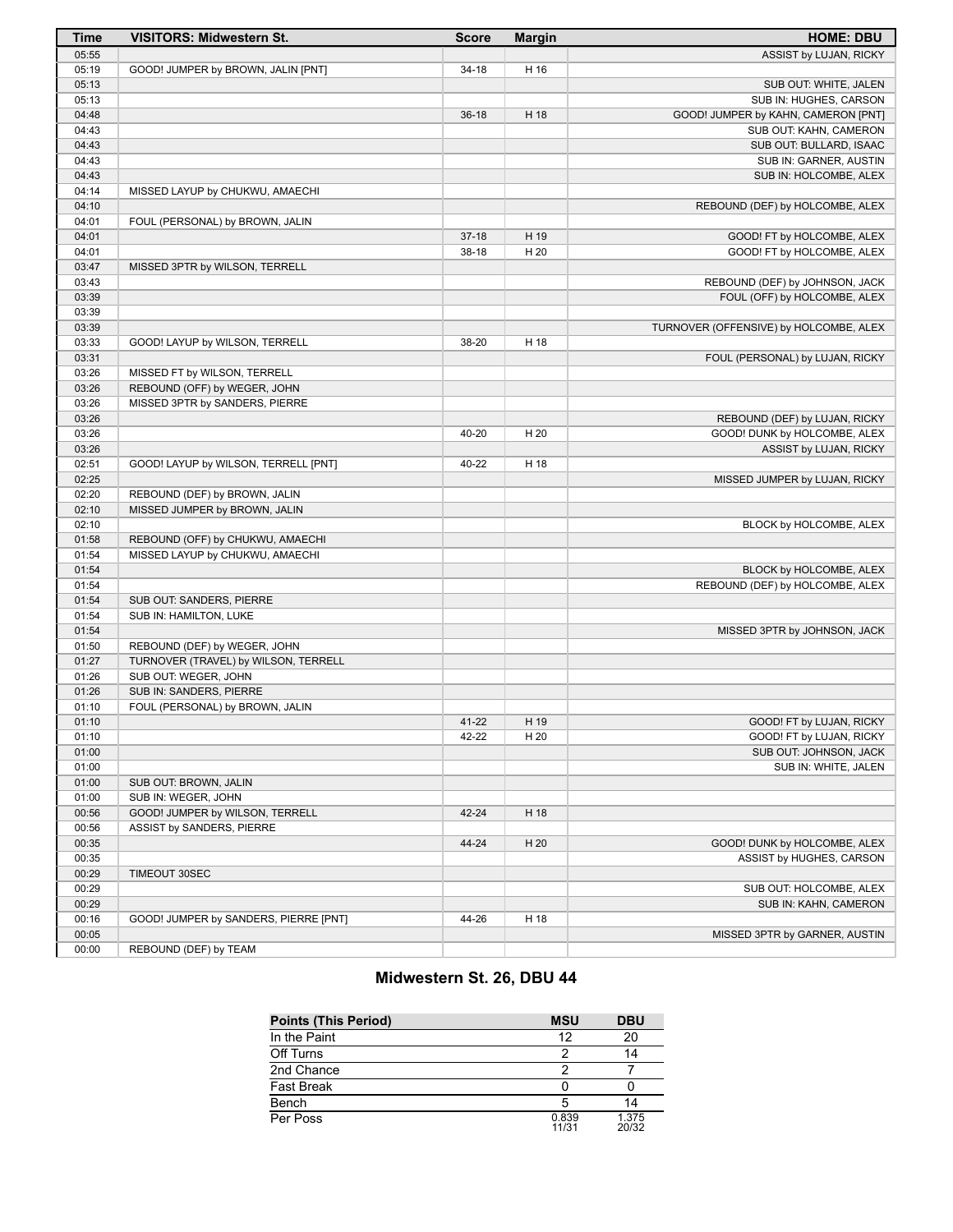# **Official Box Score Midwestern St. vs DBU Second Half Statistics Only January 22, 2022 at Burg Center - Dallas**



# **Midwestern St. 43**

| No. | Plaver                 | S  | <b>Pts</b> | FG       | 3FG      | <b>FT</b> | <b>OR</b>      | <b>DR</b> | TR             | <b>PF</b> | A  | <b>TO</b>      | <b>B</b> lk | Stl          | Min | $+/-$        |
|-----|------------------------|----|------------|----------|----------|-----------|----------------|-----------|----------------|-----------|----|----------------|-------------|--------------|-----|--------------|
| 03  | TEAL, JORDAN           | G  | 3          | $1-5$    | 1-3      | $0-0$     | 2              |           | 3              | 4         | 0  | 0              |             | 0            | 8   | $-2$         |
| 04  | <b>BROWN, JALIN</b>    | F. | 0          | $0 - 0$  | $0 - 0$  | $0 - 0$   | 0              | 0         | $\mathbf{0}$   | 0         | 0  | $\overline{0}$ | 0           | 0            | 1   | $-4$         |
| 10  | <b>WILSON, TERRELL</b> | G  | 9          | $2 - 7$  | $1 - 3$  | $4 - 4$   |                |           | 2              | 2         |    | 2              | 0           | 2            | 16  | 9            |
| 15  | <b>CARTER, JERMANE</b> | F. | 14         | $6 - 8$  | $0 - 1$  | $2 - 2$   | $\overline{2}$ | 2         | 4              | 0         |    | $\mathcal{P}$  | $\Omega$    | 2            | 18  | 15           |
| 23  | <b>SANDERS, PIERRE</b> | G  | 4          | $1 - 5$  | $0 - 1$  | $2 - 2$   | 0              | 0         | $\Omega$       | 2         | 3  |                | 0           | 0            | 17  | 3            |
| 05  | SANDERS, JAMEY         | F. | 0          | $0 - 4$  | $0 - 3$  | $0 - 0$   |                | 1         | $\overline{2}$ | 0         | 0  |                | $\Omega$    | $\mathbf{0}$ | 4   | $\mathbf{0}$ |
| 12  | CHUKWU, AMAECHI        | F. | 9          | $4 - 5$  | $1 - 1$  | $0 - 0$   | 3              | 2         | 5              | 4         | 0  | $\Omega$       | $\Omega$    | 0            | 14  | 5            |
| 22  | WEGER, JOHN            | G  | 4          | $1 - 1$  | $0 - 0$  | $2 - 2$   | 0              |           |                | 1         | 6  | $\mathcal{P}$  | $\Omega$    | 0            | 15  | 5            |
| 30  | <b>HAMILTON, LUKE</b>  | F. | 0          | $0 - 1$  | $0 - 1$  | $0 - 0$   | 0              | 0         | 0              | 0         |    | 0              | 0           | 0            | 7   | $-3$         |
|     | TEAM                   |    |            |          |          |           | 0              | 0         | $\Omega$       | 0         |    | 0              |             |              |     |              |
|     | <b>TOTALS</b>          |    |            | 43 15-36 | $3 - 13$ | $10 - 10$ | 9              | 8         | 17             | 13        | 12 | 8              | 0           | 4            | 100 |              |

| <b>Shooting By Period</b><br>Period | FG        | FG%   | 3FG    | 3FG%       |           | FT%   | Deadball Rebounds: 0,4<br>Last FG Half: MSU - |
|-------------------------------------|-----------|-------|--------|------------|-----------|-------|-----------------------------------------------|
| 2nd Half                            | 15-36     | 42%   | $3-13$ | <b>23%</b> | $10-10$   | 100%  |                                               |
| Game                                | $26 - 60$ | 43.3% | 7-24   | 29.2%      | $10 - 11$ | 90.9% |                                               |

# **DBU 35**

| No. | Plaver                | S. | <b>Pts</b> | FG.     | 3FG     | FT        | OR | <b>DR</b> | TR       | PF             | $\mathsf{A}$   | TO            | <b>Blk</b> | Stl      | <b>Min</b> | $+/-$          |
|-----|-----------------------|----|------------|---------|---------|-----------|----|-----------|----------|----------------|----------------|---------------|------------|----------|------------|----------------|
| 03  | LUJAN, RICKY          | G  | 5          | $1 - 1$ | $0 - 0$ | 3-4       | 0  | 0         | 0        | 3              |                | 5             | O          |          | 17         | -9             |
| 04  | <b>KAHN, CAMERON</b>  | G  | 13         | $3 - 4$ | $0 - 0$ | $7 - 8$   |    | 3         | 4        | $\overline{2}$ | 3              |               | 0          | 4        | 17         | $-2$           |
| 11  | <b>HUGHES, CARSON</b> | G  | 6          | $1 - 3$ | 0-1     | $4 - 4$   | 0  | 3         | 3        | $\Omega$       | 0              | 2             |            | 0        | 20         | -8             |
| 23  | <b>GARNER, AUSTIN</b> | G  | 7          | $3 - 8$ | $1 - 4$ | $0 - 0$   |    | 2         | 3        | 3              | $\Omega$       | $\mathcal{P}$ | 1          | 0        | 16         | -9             |
| 35  | <b>WHITE, JALEN</b>   | G  | 4          | $1 - 4$ | $0 - 1$ | $2 - 4$   |    | 2         | 3        | 2              |                | 0             | $\Omega$   |          | 18         | -6             |
| 02  | <b>JOHNSON, JACK</b>  | G  | $\Omega$   | $0 - 1$ | $0 - 1$ | $0 - 0$   | 0  |           |          | 1              | $\Omega$       | $\Omega$      | 1          | $\Omega$ | 9          | $-7$           |
| 15  | <b>BULLARD, ISAAC</b> | G  | 0          | $0 - 0$ | $0-0$   | $0-0$     | 0  | 0         | $\Omega$ | $\Omega$       | $\mathbf{0}$   |               | 0          |          | 3          | $\overline{1}$ |
| 42  | HOLCOMBE, ALEX        | F  | $\Omega$   | $0 - 0$ | $0 - 0$ | $0 - 0$   | 0  | 0         | $\Omega$ | $\Omega$       | $\overline{0}$ | $\Omega$      | $\Omega$   | $\Omega$ | $\Omega$   | $\Omega$       |
|     | <b>TEAM</b>           |    |            |         |         |           | 0  | 0         | $\Omega$ | 0              |                | 0             |            |          |            |                |
|     | <b>TOTALS</b>         |    |            | 35 9-21 | $1 - 7$ | $16 - 20$ | 3  | 11        | 14       | 11             | 5              | 11            | 3          |          | 7 100      |                |

| <b>Shooting By Period</b><br>Period | FG       | FG%   | 3FG      | 3FG%  |       | FT%   |
|-------------------------------------|----------|-------|----------|-------|-------|-------|
| 2nd Half                            | $9 - 21$ | 43%   | $1 - 7$  | 14%   | 16-20 | 80%   |
| Game                                | 24-47    | 51.1% | $6 - 17$ | 35.3% | 25-29 | 86.2% |

*Deadball Rebounds:* 2,1 *Last FG Half:* DBU -

| Game Notes:                                                          | <b>Score</b> | 1st | 2 <sub>nd</sub> | ТОТ | <b>Points (This Period)</b> | <b>MSU</b>    | <b>DBU</b>     |
|----------------------------------------------------------------------|--------------|-----|-----------------|-----|-----------------------------|---------------|----------------|
| Officials: Varwan Gatewood, Demond Thomas,<br><b>Winston Trotter</b> | <b>MSU</b>   | 26  | 43              | 69  | In the Paint                | 24            | 16             |
| Attendance: 479                                                      | <b>DBU</b>   | 44  | 35              | 79  | Off Turns                   |               |                |
|                                                                      |              |     |                 |     | 2nd Chance                  |               |                |
| Start Time: 03:04 PM ET<br>End Time: 05:06 PM ET                     |              |     |                 |     | <b>Fast Break</b>           |               |                |
| Game Duration: 2:02                                                  |              |     |                 |     | Bench                       |               |                |
|                                                                      |              |     |                 |     | Per Poss                    | .103<br>20/39 | 0.946<br>17/37 |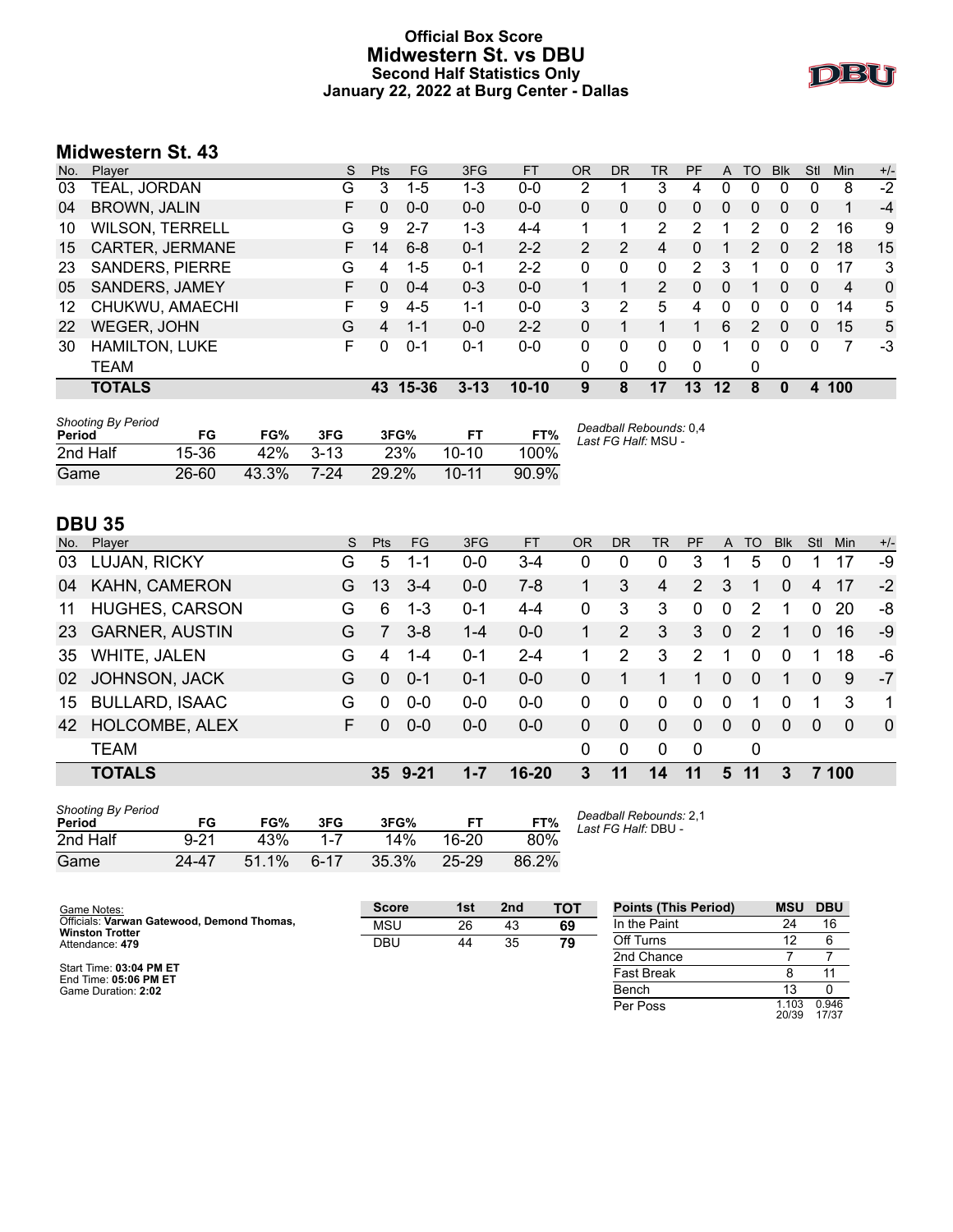#### **Official Play-By-Play Midwestern St. vs DBU Second Half January 22, 2022 at Burg Center - Dallas**



**Period 2**

<mark>Starters:</mark><br>Midwestern St.: 3 TEAL,JORDAN (G); 4 BROWN,JALIN (F); 10 WILSON,TERRELL (G); 15 CARTER,JERMANE (F); 23 SANDERS,PIERRE (G);<br>DBU: 3 LUJAN,RICKY (G); 4 KAHN,CAMERON (G); 11 HUGHES,CARSON (G); 23 GARNER,AUSTIN (G);

| Time  | <b>VISITORS: Midwestern St.</b>        | <b>Score</b> | <b>Margin</b> | <b>HOME: DBU</b>                     |
|-------|----------------------------------------|--------------|---------------|--------------------------------------|
| 20:00 | SUB OUT: HAMILTON, LUKE                |              |               |                                      |
| 20:00 | SUB IN: CARTER, JERMANE                |              |               |                                      |
| 19:46 | TURNOVER (BADPASS) by CARTER, JERMANE  |              |               |                                      |
| 19:46 |                                        |              |               | STEAL by KAHN, CAMERON               |
| 19:34 |                                        |              |               | MISSED JUMPER by KAHN, CAMERON       |
| 19:25 | REBOUND (DEF) by TEAM                  |              |               |                                      |
| 19:25 |                                        |              |               | FOUL (PERSONAL) by KAHN, CAMERON     |
| 19:15 | MISSED LAYUP by CARTER, JERMANE        |              |               |                                      |
| 19:09 |                                        |              |               | REBOUND (DEF) by KAHN, CAMERON       |
| 18:53 |                                        | 46-26        | H 20          | GOOD! LAYUP by GARNER, AUSTIN        |
| 18:53 |                                        |              |               | ASSIST by KAHN, CAMERON              |
| 18:35 | TURNOVER (LOSTBALL) by SANDERS, PIERRE |              |               |                                      |
| 18:35 |                                        |              |               | STEAL by KAHN, CAMERON               |
| 18:29 | FOUL (PERSONAL) by SANDERS, PIERRE     |              |               |                                      |
| 18:24 |                                        |              |               | MISSED FT by WHITE, JALEN            |
| 18:24 |                                        |              |               | REBOUND (OFF) by TEAM                |
| 18:24 |                                        |              |               | MISSED FT by WHITE, JALEN            |
| 18:24 | REBOUND (DEF) by WEGER, JOHN           |              |               |                                      |
| 18:08 | GOOD! LAYUP by CHUKWU, AMAECHI         | 46-28        | H 18          |                                      |
| 18:08 | ASSIST by WEGER, JOHN                  |              |               |                                      |
| 17:39 |                                        |              |               | TURNOVER (BADPASS) by LUJAN, RICKY   |
| 17:39 | STEAL by CARTER, JERMANE               |              |               |                                      |
| 17:31 | GOOD! LAYUP by WEGER, JOHN [FB]        | 46-30        | H 16          |                                      |
| 17:31 | ASSIST by CARTER, JERMANE              |              |               |                                      |
| 17:14 |                                        |              |               | MISSED JUMPER by GARNER, AUSTIN      |
| 17:07 | REBOUND (DEF) by CHUKWU, AMAECHI       |              |               |                                      |
| 17:04 | GOOD! 3PTR by CHUKWU, AMAECHI          | 46-33        | H 13          |                                      |
| 17:04 | ASSIST by SANDERS, PIERRE              |              |               |                                      |
| 16:56 |                                        |              |               | TIMEOUT 30SEC                        |
| 16:55 |                                        |              |               | TURNOVER (3SEC) by LUJAN, RICKY      |
| 16:40 | MISSED LAYUP by WILSON, TERRELL        |              |               |                                      |
| 16:40 |                                        |              |               | BLOCK by HUGHES, CARSON              |
| 16:32 |                                        |              |               | REBOUND (DEF) by WHITE, JALEN        |
| 16:27 |                                        |              |               | MISSED 3PTR by GARNER, AUSTIN        |
| 16:18 | REBOUND (DEF) by TEAM                  |              |               |                                      |
| 16:14 | GOOD! DUNK by CARTER, JERMANE          | 46-35        | H 11          |                                      |
| 16:14 | ASSIST by SANDERS, PIERRE              |              |               |                                      |
| 15:55 | FOUL (PERSONAL) by WILSON, TERRELL     |              |               |                                      |
| 15:55 |                                        |              |               |                                      |
| 15:43 |                                        | 48-35        | H 13          | GOOD! LAYUP by KAHN, CAMERON         |
| 15:43 |                                        |              |               | ASSIST by WHITE, JALEN               |
| 15:30 | FOUL (PERSONAL) by CHUKWU, AMAECHI     |              |               |                                      |
| 15:30 |                                        |              |               | MISSED FT by KAHN, CAMERON           |
|       |                                        |              |               |                                      |
| 15:30 | REBOUND (DEF) by CARTER, JERMANE       |              |               |                                      |
| 15:29 |                                        |              |               | TURNOVER (BADPASS) by GARNER, AUSTIN |
| 15:29 | STEAL by WILSON, TERRELL               |              |               |                                      |
| 15:29 | GOOD! LAYUP by SANDERS, PIERRE [FB]    | 48-37        | H 11          |                                      |
| 15:29 | ASSIST by WILSON, TERRELL              |              |               |                                      |
| 15:29 |                                        | 51-37        | H 14          | GOOD! 3PTR by GARNER, AUSTIN         |
| 15:29 |                                        |              |               | ASSIST by KAHN, CAMERON              |
| 15:29 | TURNOVER (TRAVEL) by CARTER, JERMANE   |              |               |                                      |
| 15:13 |                                        |              |               | FOUL (PERSONAL) by GARNER, AUSTIN    |
| 14:33 | SUB OUT: WILSON, TERRELL               |              |               |                                      |
| 14:33 | SUB OUT: WEGER, JOHN                   |              |               |                                      |
| 14:33 | SUB IN: TEAL, JORDAN                   |              |               |                                      |
| 14:33 | SUB IN: HAMILTON, LUKE                 |              |               |                                      |
| 14:25 | MISSED 3PTR by HAMILTON, LUKE          |              |               |                                      |
| 14:19 |                                        |              |               | REBOUND (DEF) by WHITE, JALEN        |
| 14:16 |                                        |              |               | FOUL (PERSONAL) by WHITE, JALEN      |
| 14:16 | GOOD! 3PTR by TEAL, JORDAN             | $51 - 40$    | H 11          |                                      |
| 14:16 | ASSIST by HAMILTON, LUKE               |              |               |                                      |
| 14:16 |                                        |              |               | TURNOVER (BADPASS) by HUGHES, CARSON |
| 14:16 | STEAL by CARTER, JERMANE               |              |               |                                      |
| 14:10 | GOOD! LAYUP by CHUKWU, AMAECHI [PNT]   | $51 - 42$    | H9            |                                      |
| 13:37 | FOUL (PERSONAL) by TEAL, JORDAN        |              |               |                                      |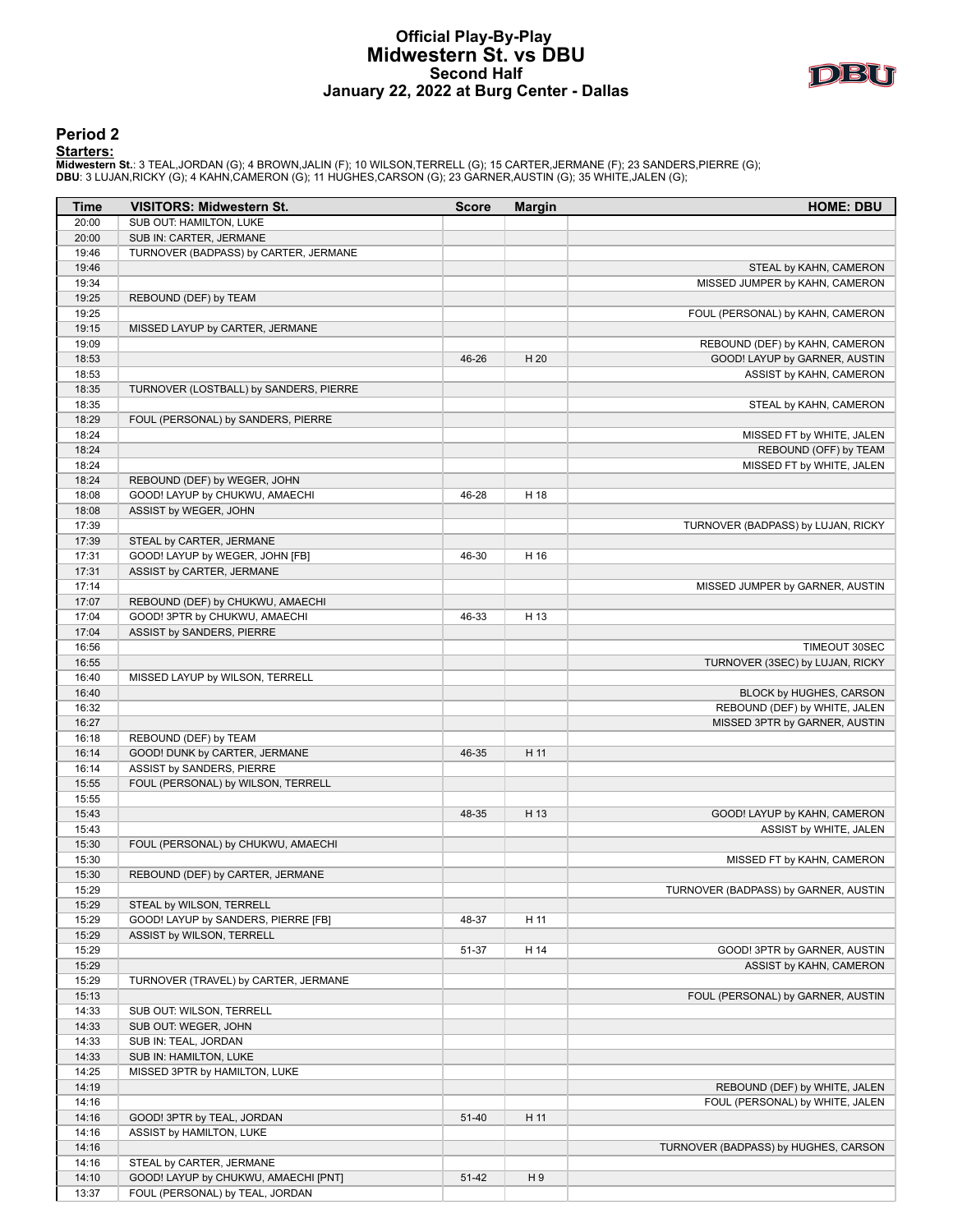| Time           | <b>VISITORS: Midwestern St.</b>                                    | <b>Score</b> | <b>Margin</b> | <b>HOME: DBU</b>                                         |
|----------------|--------------------------------------------------------------------|--------------|---------------|----------------------------------------------------------|
| 13:12          | FOUL (PERSONAL) by CHUKWU, AMAECHI                                 |              |               |                                                          |
| 13:09          |                                                                    | 52-42        | H 10          | GOOD! FT by KAHN, CAMERON                                |
| 13:09          | SUB OUT: CHUKWU, AMAECHI                                           |              |               |                                                          |
| 13:09<br>13:09 | SUB OUT: CARTER, JERMANE<br>SUB IN: BROWN, JALIN                   |              |               |                                                          |
| 13:09          | SUB IN: SANDERS, JAMEY                                             |              |               |                                                          |
| 13:09          |                                                                    | 53-42        | H 11          | GOOD! FT by KAHN, CAMERON                                |
| 12:56          | MISSED JUMPER by SANDERS, PIERRE                                   |              |               |                                                          |
| 12:47          |                                                                    |              |               | REBOUND (DEF) by KAHN, CAMERON                           |
| 12:39          |                                                                    | 55-42        | H 13          | GOOD! LAYUP by HUGHES, CARSON                            |
| 12:22          | TURNOVER (LOSTBALL) by SANDERS, JAMEY                              |              |               |                                                          |
| 12:22          |                                                                    |              |               | STEAL by WHITE, JALEN                                    |
| 12:20          | SUB OUT: BROWN, JALIN                                              |              |               |                                                          |
| 12:20<br>12:17 | SUB IN: CHUKWU, AMAECHI                                            | 57-42        | H 15          | GOOD! LAYUP by LUJAN, RICKY                              |
| 11:56          | MISSED LAYUP by SANDERS, PIERRE                                    |              |               |                                                          |
| 11:55          |                                                                    |              |               |                                                          |
| 11:55          |                                                                    |              |               | SUB OUT: WHITE, JALEN                                    |
| 11:55          |                                                                    |              |               | SUB IN: JOHNSON, JACK                                    |
| 11:55          | SUB OUT: TEAL, JORDAN                                              |              |               |                                                          |
| 11:55          | SUB OUT: SANDERS, PIERRE                                           |              |               |                                                          |
| 11:55          | SUB IN: WILSON, TERRELL                                            |              |               |                                                          |
| 11:55          | SUB IN: WEGER, JOHN                                                |              |               |                                                          |
| 11:50<br>11:29 |                                                                    |              |               | REBOUND (DEF) by TEAM<br>MISSED JUMPER by GARNER, AUSTIN |
| 11:24          |                                                                    |              |               | REBOUND (OFF) by GARNER, AUSTIN                          |
| 11:22          |                                                                    | 59-42        | H 17          | GOOD! LAYUP by GARNER, AUSTIN                            |
| 11:16          |                                                                    |              |               | FOUL (PERSONAL) by LUJAN, RICKY                          |
| 11:16          | SUB OUT: HAMILTON, LUKE                                            |              |               |                                                          |
| 11:16          | SUB IN: CARTER, JERMANE                                            |              |               |                                                          |
| 11:11          | MISSED 3PTR by SANDERS, JAMEY                                      |              |               |                                                          |
| 11:07          | REBOUND (OFF) by CHUKWU, AMAECHI                                   |              |               |                                                          |
| 11:05<br>11:03 | MISSED 3PTR by SANDERS, JAMEY<br>REBOUND (OFF) by CARTER, JERMANE  |              |               |                                                          |
| 10:58          | GOOD! 3PTR by WILSON, TERRELL                                      | 59-45        | H 14          |                                                          |
| 10:58          | ASSIST by WEGER, JOHN                                              |              |               |                                                          |
| 10:39          |                                                                    |              |               | MISSED 3PTR by GARNER, AUSTIN                            |
| 10:36          | REBOUND (DEF) by WILSON, TERRELL                                   |              |               |                                                          |
| 10:25          | MISSED JUMPER by CHUKWU, AMAECHI                                   |              |               |                                                          |
| 10:22          | REBOUND (OFF) by CHUKWU, AMAECHI                                   |              |               |                                                          |
| 10:16          | MISSED JUMPER by SANDERS, JAMEY                                    |              |               |                                                          |
| 10:06<br>10:04 | REBOUND (OFF) by CARTER, JERMANE<br>MISSED 3PTR by WILSON, TERRELL |              |               |                                                          |
| 10:04          | REBOUND (OFF) by SANDERS, JAMEY                                    |              |               |                                                          |
| 10:04          |                                                                    |              |               | FOUL (PERSONAL) by GARNER, AUSTIN                        |
| 10:04          | MISSED 3PTR by SANDERS, JAMEY                                      |              |               |                                                          |
| 10:04          |                                                                    |              |               | REBOUND (DEF) by GARNER, AUSTIN                          |
| 10:04          |                                                                    |              |               | SUB OUT: KAHN, CAMERON                                   |
| 10:04          |                                                                    |              |               | SUB IN: WHITE, JALEN                                     |
| 10:03<br>10:03 | GOOD! DUNK by CARTER, JERMANE<br>ASSIST by WEGER, JOHN             | 59-47        | H 12          |                                                          |
| 10:03          |                                                                    |              |               | FOUL (OFF) by LUJAN, RICKY                               |
| 10:03          |                                                                    |              |               | TURNOVER (OFFENSIVE) by LUJAN, RICKY                     |
| 09:48          |                                                                    |              |               | MISSED 3PTR by GARNER, AUSTIN                            |
| 09:42          | REBOUND (DEF) by SANDERS, JAMEY                                    |              |               |                                                          |
| 09:28          |                                                                    |              |               | FOUL (PERSONAL) by GARNER, AUSTIN                        |
| 09:28          | GOOD! FT by WEGER, JOHN                                            | 59-48        | H 11          |                                                          |
| 09:28          | GOOD! FT by WEGER, JOHN                                            | 59-49        | H 10          |                                                          |
| 09:22<br>09:22 |                                                                    |              |               | SUB OUT: LUJAN, RICKY<br>SUB OUT: GARNER, AUSTIN         |
| 09:22          |                                                                    |              |               | SUB IN: KAHN, CAMERON                                    |
| 09:22          |                                                                    |              |               | SUB IN: BULLARD, ISAAC                                   |
| 09:22          | SUB OUT: SANDERS, JAMEY                                            |              |               |                                                          |
| 09:22          | SUB IN: SANDERS, PIERRE                                            |              |               |                                                          |
| 09:20          |                                                                    |              |               | MISSED LAYUP by WHITE, JALEN                             |
| 09:05          |                                                                    |              |               | REBOUND (OFF) by KAHN, CAMERON                           |
| 09:02          |                                                                    | 61-49        | H 12          | GOOD! LAYUP by KAHN, CAMERON                             |
| 08:55<br>08:47 | FOUL (PERSONAL) by CHUKWU, AMAECHI                                 | 62-49        | H 13          | GOOD! FT by KAHN, CAMERON                                |
| 08:36          | GOOD! DUNK by CARTER, JERMANE                                      | 62-51        | H 11          |                                                          |
| 08:36          | ASSIST by WEGER, JOHN                                              |              |               |                                                          |
| 08:30          | SUB OUT: CHUKWU, AMAECHI                                           |              |               |                                                          |
| 08:30          | SUB IN: HAMILTON, LUKE                                             |              |               |                                                          |
| 07:45          |                                                                    |              |               | TURNOVER (TRAVEL) by BULLARD, ISAAC                      |
| 07:42          |                                                                    |              |               |                                                          |
| 07:29          | TURNOVER (LOSTBALL) by WILSON, TERRELL                             |              |               |                                                          |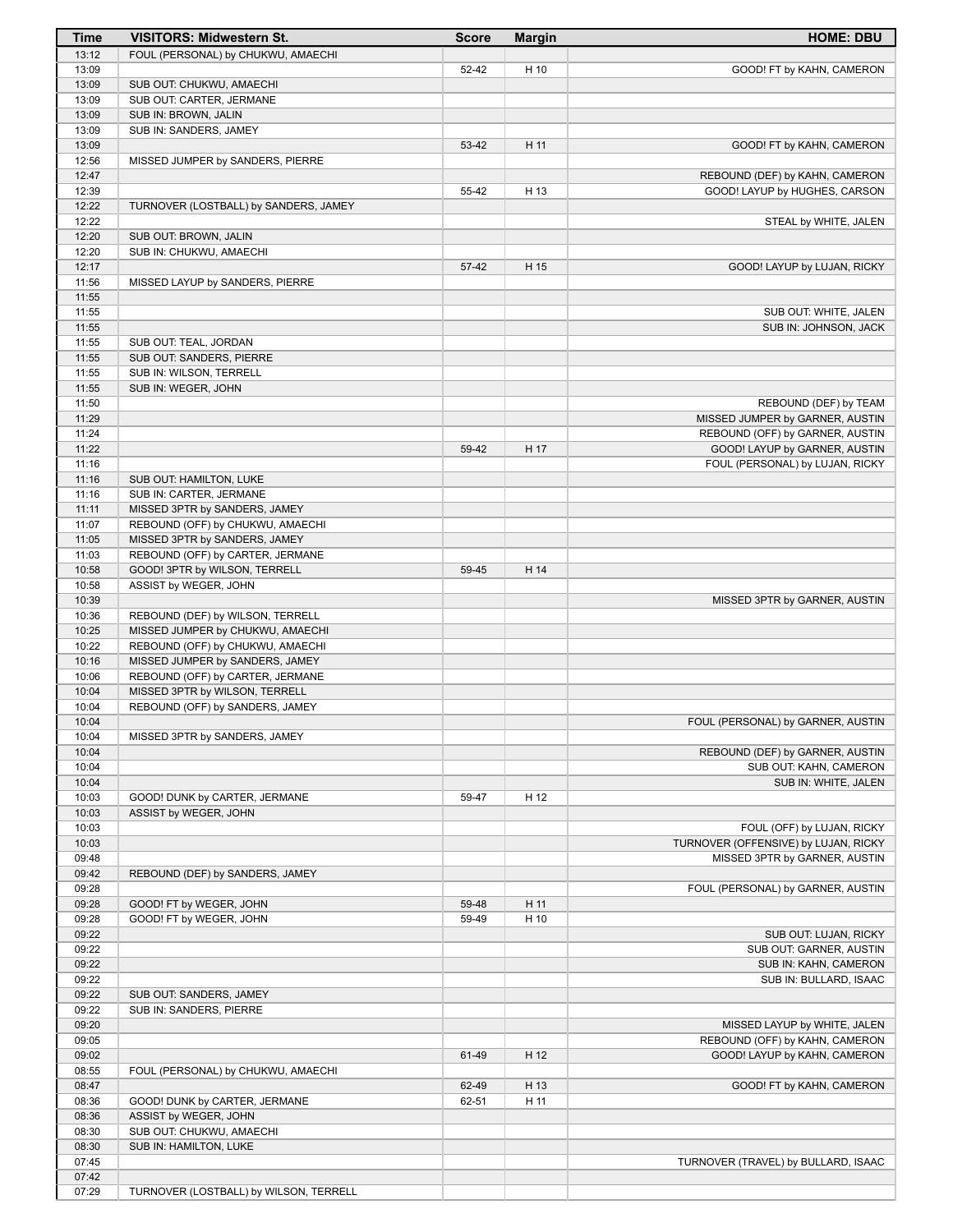| Time           | <b>VISITORS: Midwestern St.</b>                                  | <b>Score</b> | <b>Margin</b>                    | <b>HOME: DBU</b>                                               |
|----------------|------------------------------------------------------------------|--------------|----------------------------------|----------------------------------------------------------------|
| 07:29          |                                                                  |              |                                  | STEAL by BULLARD, ISAAC                                        |
| 07:00          |                                                                  |              |                                  | TURNOVER (OTHER) by KAHN, CAMERON                              |
| 06:53          | TURNOVER (BADPASS) by WEGER, JOHN                                |              |                                  |                                                                |
| 06:53          |                                                                  |              |                                  | STEAL by KAHN, CAMERON                                         |
| 06:45<br>06:37 | FOUL (PERSONAL) by SANDERS, PIERRE                               |              |                                  | SUB OUT: BULLARD, ISAAC                                        |
| 06:37          |                                                                  |              |                                  | SUB IN: LUJAN, RICKY                                           |
| 06:37          | SUB OUT: WILSON, TERRELL                                         |              |                                  |                                                                |
| 06:37          | SUB IN: TEAL, JORDAN                                             |              |                                  |                                                                |
| 06:37          |                                                                  | 63-51        | H 12                             | GOOD! FT by HUGHES, CARSON [FB]                                |
| 06:37          |                                                                  | 64-51        | H 13                             | GOOD! FT by HUGHES, CARSON [FB]                                |
| 06:21          | GOOD! LAYUP by CARTER, JERMANE                                   | 64-53        | H 11                             |                                                                |
| 06:21          | ASSIST by WEGER, JOHN                                            |              |                                  |                                                                |
| 06:00          |                                                                  |              |                                  | MISSED 3PTR by WHITE, JALEN                                    |
| 05:56          | REBOUND (DEF) by CARTER, JERMANE                                 |              |                                  |                                                                |
| 05:44          | MISSED JUMPER by TEAL, JORDAN                                    |              |                                  |                                                                |
| 05:40<br>05:24 |                                                                  |              |                                  | REBOUND (DEF) by KAHN, CAMERON                                 |
| 05:15          | REBOUND (DEF) by TEAM                                            |              |                                  | MISSED LAYUP by HUGHES, CARSON                                 |
| 05:14          |                                                                  |              |                                  | SUB OUT: KAHN, CAMERON                                         |
| 05:14          |                                                                  |              |                                  | SUB IN: GARNER, AUSTIN                                         |
| 05:14          | SUB OUT: TEAL, JORDAN                                            |              |                                  |                                                                |
| 05:14          | SUB OUT: HAMILTON, LUKE                                          |              |                                  |                                                                |
| 05:14          | SUB IN: WILSON, TERRELL                                          |              |                                  |                                                                |
| 05:14          | SUB IN: CHUKWU, AMAECHI                                          |              |                                  |                                                                |
| 05:00          | TURNOVER (LOSTBALL) by WEGER, JOHN                               |              |                                  |                                                                |
| 05:00          |                                                                  |              |                                  | STEAL by LUJAN, RICKY                                          |
| 04:54          |                                                                  |              |                                  | MISSED 3PTR by HUGHES, CARSON                                  |
| 04:50<br>04:45 | REBOUND (DEF) by CHUKWU, AMAECHI                                 |              |                                  | FOUL (PERSONAL) by WHITE, JALEN                                |
| 04:34          | GOOD! FT by WILSON, TERRELL                                      | 64-54        | H 10                             |                                                                |
| 04:34          | GOOD! FT by WILSON, TERRELL                                      | 64-55        | H <sub>9</sub>                   |                                                                |
| 04:27          |                                                                  |              |                                  | TURNOVER (BADPASS) by LUJAN, RICKY                             |
| 04:24          | SUB OUT: WEGER, JOHN                                             |              |                                  |                                                                |
| 04:24          | SUB IN: TEAL, JORDAN                                             |              |                                  |                                                                |
| 04:15          | MISSED LAYUP by SANDERS, PIERRE                                  |              |                                  |                                                                |
| 04:15          |                                                                  |              |                                  | BLOCK by JOHNSON, JACK                                         |
| 04:04          |                                                                  |              |                                  | REBOUND (DEF) by JOHNSON, JACK                                 |
| 04:00          |                                                                  |              |                                  | TURNOVER (LOSTBALL) by GARNER, AUSTIN                          |
| 04:00          | STEAL by WILSON, TERRELL                                         |              |                                  |                                                                |
| 03:42<br>03:28 | GOOD! FT by WILSON, TERRELL                                      | 64-56        | H <sub>8</sub>                   | FOUL (PERSONAL) by JOHNSON, JACK                               |
| 03:25          | SUB OUT: CHUKWU, AMAECHI                                         |              |                                  |                                                                |
| 03:25          | SUB IN: BROWN, JALIN                                             |              |                                  |                                                                |
| 03:15          | GOOD! FT by WILSON, TERRELL                                      | 64-57        | H 7                              |                                                                |
| 03:08          |                                                                  |              |                                  | MISSED 3PTR by JOHNSON, JACK                                   |
| 03:05          | REBOUND (DEF) by TEAL, JORDAN                                    |              |                                  |                                                                |
| 03:00          | MISSED 3PTR by TEAL, JORDAN                                      |              |                                  |                                                                |
| 02:57          |                                                                  |              |                                  | REBOUND (DEF) by HUGHES, CARSON                                |
| 02:53          | FOUL (PERSONAL) by TEAL, JORDAN                                  |              |                                  |                                                                |
| 02:49          |                                                                  |              |                                  |                                                                |
| 02:49          |                                                                  | 65-57        | H <sub>8</sub><br>H <sub>9</sub> | GOOD! FT by LUJAN, RICKY [FB]<br>GOOD! FT by LUJAN, RICKY [FB] |
| 02:49<br>02:49 |                                                                  | 66-57        |                                  | SUB OUT: JOHNSON, JACK                                         |
| 02:49          |                                                                  |              |                                  | SUB IN: KAHN, CAMERON                                          |
| 02:49          | SUB IN: CHUKWU, AMAECHI                                          |              |                                  |                                                                |
| 02:49          | SUB OUT: BROWN, JALIN                                            |              |                                  |                                                                |
| 02:46          |                                                                  |              |                                  | FOUL (PERSONAL) by KAHN, CAMERON                               |
| 02:45          | GOOD! FT by CARTER, JERMANE [FB]                                 | 66-58        | H <sub>8</sub>                   |                                                                |
| 02:45          | GOOD! FT by CARTER, JERMANE [FB]                                 | 66-59        | H 7                              |                                                                |
| 02:42          |                                                                  | 68-59        | H9                               | GOOD! LAYUP by KAHN, CAMERON                                   |
| 02:42          |                                                                  |              |                                  | ASSIST by LUJAN, RICKY                                         |
| 02:34          | MISSED 3PTR by WILSON, TERRELL                                   |              |                                  |                                                                |
| 02:28          | REBOUND (OFF) by TEAL, JORDAN                                    |              |                                  |                                                                |
| 02:24<br>02:18 | MISSED LAYUP by TEAL, JORDAN<br>REBOUND (OFF) by CHUKWU, AMAECHI |              |                                  |                                                                |
| 02:17          | GOOD! LAYUP by CHUKWU, AMAECHI                                   | 68-61        | H 7                              |                                                                |
| 02:12          |                                                                  | 70-61        | H9                               | GOOD! LAYUP by WHITE, JALEN                                    |
| 02:12          |                                                                  |              |                                  | ASSIST by KAHN, CAMERON                                        |
| 02:04          | MISSED 3PTR by SANDERS, PIERRE                                   |              |                                  |                                                                |
| 01:59          |                                                                  |              |                                  | REBOUND (DEF) by GARNER, AUSTIN                                |
| 01:53          |                                                                  |              |                                  | TIMEOUT 30SEC                                                  |
| 01:46          |                                                                  |              |                                  | MISSED LAYUP by WHITE, JALEN                                   |
| 01:42          |                                                                  |              |                                  | REBOUND (OFF) by WHITE, JALEN                                  |
| 01:40          | FOUL (PERSONAL) by CHUKWU, AMAECHI                               |              |                                  |                                                                |
| 01:40          | SUB OUT: CHUKWU, AMAECHI                                         |              |                                  |                                                                |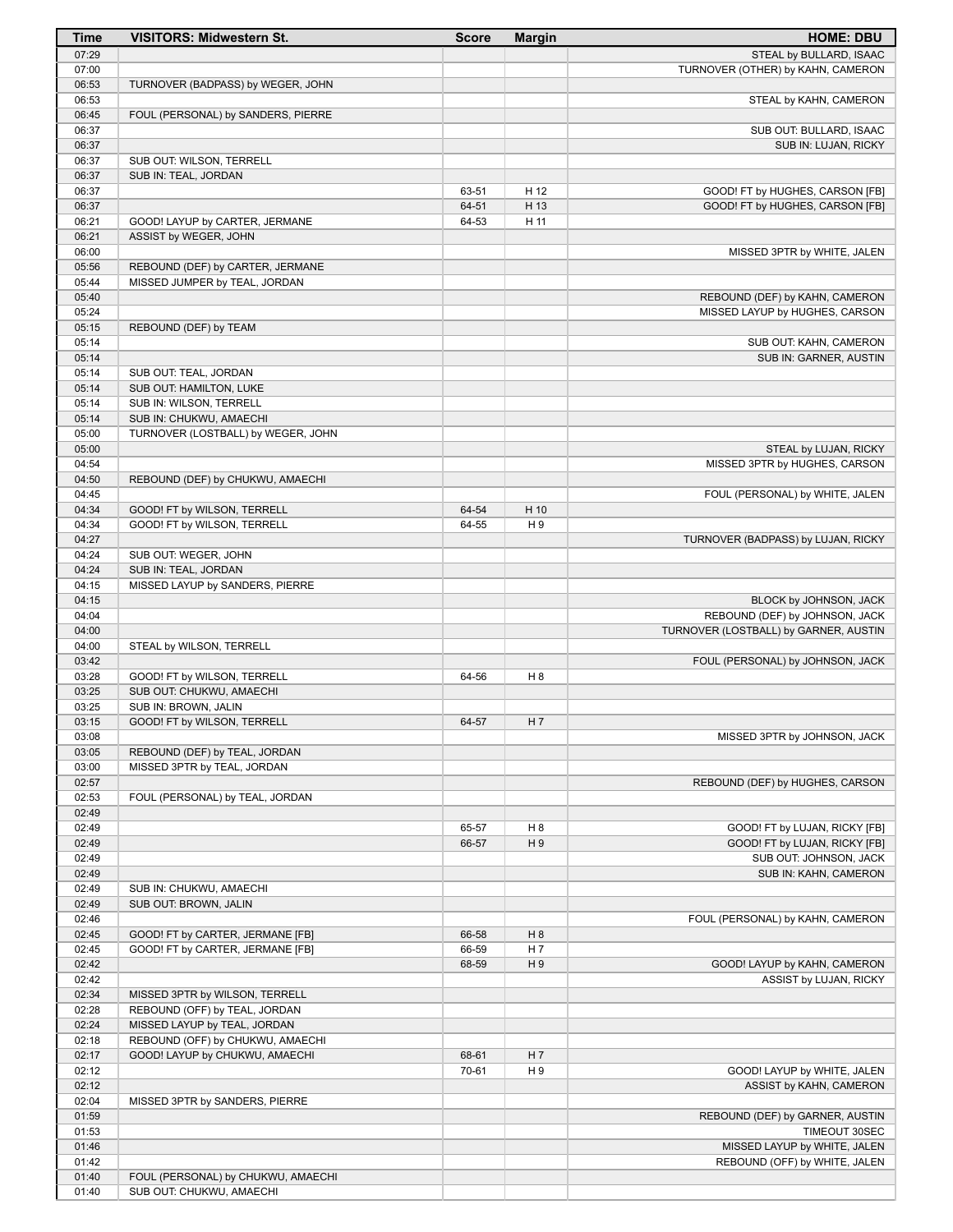| <b>Time</b> | VISITORS: Midwestern St.              | <b>Score</b> | <b>Margin</b>  | <b>HOME: DBU</b>                       |
|-------------|---------------------------------------|--------------|----------------|----------------------------------------|
| 01:40       | SUB IN: WEGER, JOHN                   |              |                |                                        |
| 01:40       |                                       | 71-61        | H 10           | GOOD! FT by WHITE, JALEN               |
| 01:40       |                                       | 72-61        | H 11           | GOOD! FT by WHITE, JALEN               |
| 01:36       | MISSED 3PTR by CARTER, JERMANE        |              |                |                                        |
| 01:31       |                                       |              |                | REBOUND (DEF) by HUGHES, CARSON        |
| 01:30       | FOUL (PERSONAL) by TEAL, JORDAN       |              |                |                                        |
| 01:26       |                                       | 73-61        | H 12           | GOOD! FT by HUGHES, CARSON [FB]        |
| 01:26       |                                       | 74-61        | H 13           | GOOD! FT by HUGHES, CARSON [FB]        |
| 01:26       | GOOD! LAYUP by CARTER, JERMANE        | 74-63        | H 11           |                                        |
| 01:26       | ASSIST by SANDERS, PIERRE             |              |                |                                        |
| 01:15       | TIMEOUT 30SEC                         |              |                |                                        |
| 01:15       |                                       |              |                | SUB OUT: WHITE, JALEN                  |
| 01:15       |                                       |              |                | SUB IN: JOHNSON, JACK                  |
| 01:07       |                                       |              |                | TURNOVER (OUTOFBOUNDS) by LUJAN, RICKY |
| 00:58       | GOOD! DUNK by CARTER, JERMANE         | 74-65        | H <sub>9</sub> |                                        |
| 00:58       | ASSIST by WEGER, JOHN                 |              |                |                                        |
| 00:57       | FOUL (PERSONAL) by WILSON, TERRELL    |              |                |                                        |
| 00:57       |                                       | 75-65        | H 10           | GOOD! FT by KAHN, CAMERON [FB]         |
| 00:57       |                                       |              |                | SUB OUT: JOHNSON, JACK                 |
| 00:57       |                                       |              |                | SUB IN: WHITE, JALEN                   |
| 00:57       |                                       | 76-65        | H 11           | GOOD! FT by KAHN, CAMERON [FB]         |
| 00:49       |                                       |              |                | FOUL (PERSONAL) by LUJAN, RICKY        |
| 00:47       | GOOD! FT by SANDERS, PIERRE [FB]      | 76-66        | H 10           |                                        |
| 00:47       | GOOD! FT by SANDERS, PIERRE [FB]      | 76-67        | H9             |                                        |
| 00:47       | FOUL (PERSONAL) by TEAL, JORDAN       |              |                |                                        |
| 00:47       |                                       |              |                | MISSED FT by LUJAN, RICKY              |
| 00:47       |                                       |              |                | REBOUND (OFF) by TEAM                  |
| 00:47       |                                       | 77-67        | H 10           | GOOD! FT by LUJAN, RICKY [FB]          |
| 00:37       | MISSED LAYUP by WILSON, TERRELL       |              |                |                                        |
| 00:34       |                                       |              |                | REBOUND (DEF) by HUGHES, CARSON        |
| 00:28       |                                       |              |                | TURNOVER (LOSTBALL) by HUGHES, CARSON  |
| 00:24       | TURNOVER (BADPASS) by WILSON, TERRELL |              |                |                                        |
| 00:24       |                                       |              |                | STEAL by KAHN, CAMERON                 |
| 00:21       | FOUL (PERSONAL) by WEGER, JOHN        |              |                |                                        |
| 00:21       |                                       | 78-67        | H 11           | GOOD! FT by KAHN, CAMERON [FB]         |
| 00:21       |                                       | 79-67        | H 12           | GOOD! FT by KAHN, CAMERON [FB]         |
| 00:17       | MISSED 3PTR by TEAL, JORDAN           |              |                |                                        |
| 00:17       |                                       |              |                | BLOCK by GARNER, AUSTIN                |
| 00:09       | REBOUND (OFF) by TEAL, JORDAN         |              |                |                                        |
| 00:04       | MISSED JUMPER by WILSON, TERRELL      |              |                |                                        |
| 00:03       | GOOD! LAYUP by WILSON, TERRELL        | 79-69        | H 10           |                                        |
| 00:00       | REBOUND (OFF) by WILSON, TERRELL      |              |                |                                        |

# **Midwestern St. 69, DBU 79**

| <b>Points (This Period)</b> | <b>MSU</b>     | <b>DBU</b>     |
|-----------------------------|----------------|----------------|
| In the Paint                | 24             | 16             |
| Off Turns                   | 12             | 6              |
| 2nd Chance                  |                |                |
| <b>Fast Break</b>           |                |                |
| Bench                       | 13             |                |
| Per Poss                    | 1.103<br>20/39 | 0.946<br>17/37 |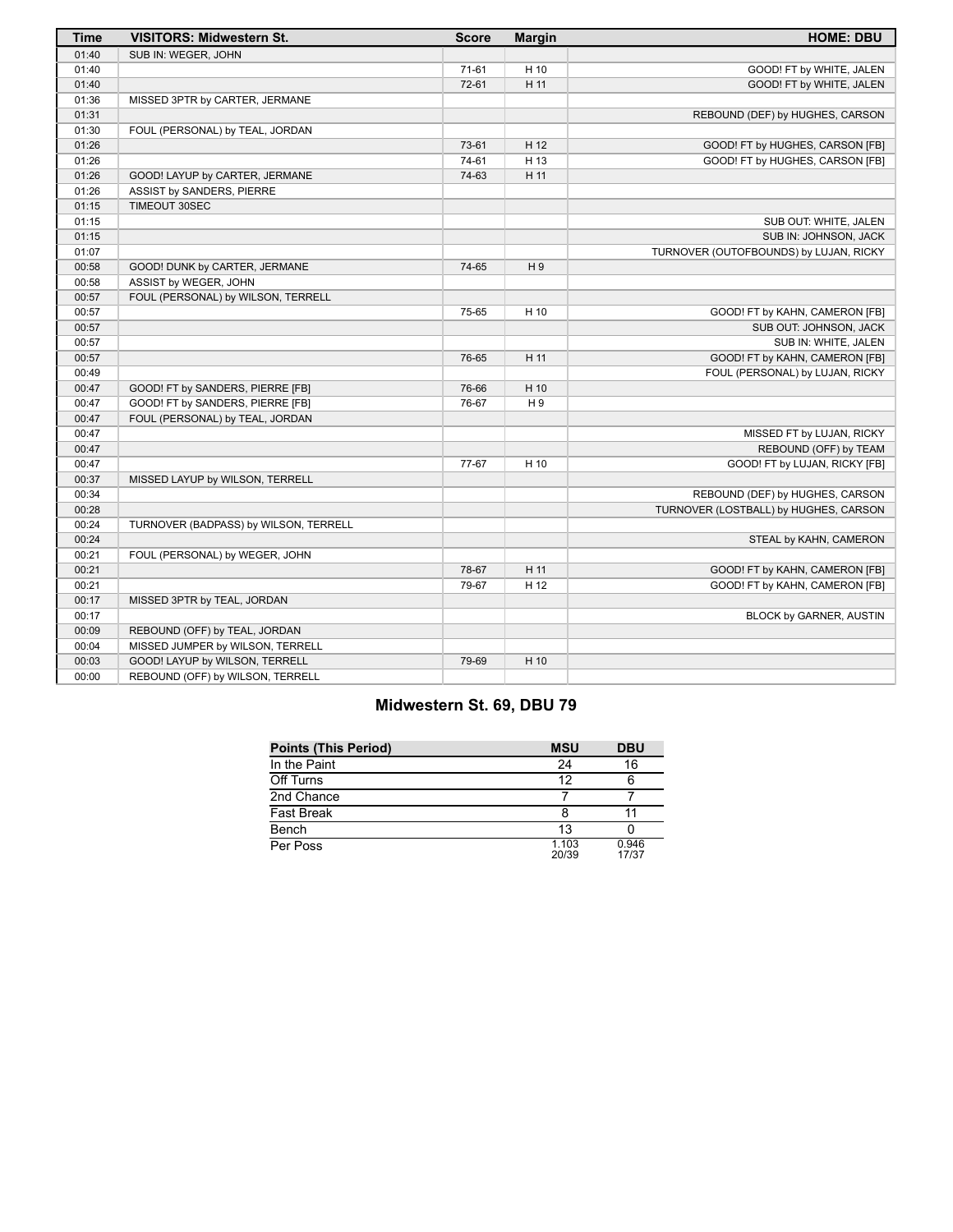# **Official Scoring/Possession Reference Chart Midwestern St. vs DBU Period 1 January 22, 2022 at Burg Center - Dallas**



**Period 1**

<mark>Starters:</mark><br>Midwestern St.: 3 TEAL,JORDAN (G); 4 BROWN,JALIN (F); 10 WILSON,TERRELL (G); 15 CARTER,JERMANE (F); 23 SANDERS,PIERRE (G);<br>DBU: 3 LUJAN,RICKY (G); 4 KAHN,CAMERON (G); 11 HUGHES,CARSON (G); 23 GARNER,AUSTIN (G);

| <b>Time</b> | <b>VISITORS: Midwestern St.</b>       | <b>Score</b> | <b>Margin</b>  | <b>HOME: DBU</b>                    |
|-------------|---------------------------------------|--------------|----------------|-------------------------------------|
| 19:22       |                                       | $3-0$        | $H_3$          | GOOD! 3PTR by KAHN, CAMERON         |
| 19:02       | GOOD! 3PTR by WILSON, TERRELL         | $3 - 3$      | T              |                                     |
| 17:42       |                                       | $5 - 3$      | H <sub>2</sub> | GOOD! LAYUP by WHITE, JALEN         |
| 16:24       | GOOD! LAYUP by BROWN, JALIN           | $5-5$        | T              |                                     |
| 15:56       |                                       | $8 - 5$      | H <sub>3</sub> | GOOD! 3PTR by WHITE, JALEN          |
| 15:30       | GOOD! 3PTR by CARTER, JERMANE         | $8 - 8$      | $\mathsf{T}$   |                                     |
| 14:56       |                                       | $9 - 8$      | H <sub>1</sub> | GOOD! FT by KAHN, CAMERON           |
| 14:56       |                                       | $10 - 8$     | H <sub>2</sub> | GOOD! FT by KAHN, CAMERON           |
| 13:29       |                                       | $12 - 8$     | H4             | GOOD! LAYUP by HUGHES, CARSON       |
| 13:24       |                                       | $13 - 8$     | H <sub>5</sub> | GOOD! FT by HUGHES, CARSON          |
| 12:36       |                                       | $15 - 8$     | H 7            | GOOD! LAYUP by GARNER, AUSTIN       |
| 11:25       |                                       | $17 - 8$     | H <sub>9</sub> | GOOD! LAYUP by KAHN, CAMERON        |
| 10:25       |                                       | $19-8$       | H 11           | GOOD! LAYUP by WHITE, JALEN         |
| 10:15       |                                       | $20 - 8$     | H 12           | GOOD! FT by WHITE, JALEN            |
| 10:07       | GOOD! LAYUP by CHUKWU, AMAECHI        | $20 - 10$    | H 10           |                                     |
| 09:51       |                                       | $23-10$      | H 13           | GOOD! 3PTR by GARNER, AUSTIN        |
| 08:25       |                                       | $25-10$      | H 15           | GOOD! LAYUP by WHITE, JALEN         |
| 08:23       |                                       | $26-10$      | H 16           | GOOD! FT by WHITE, JALEN            |
| 07:53       |                                       | 29-10        | H 19           | GOOD! 3PTR by JOHNSON, JACK         |
| 07:00       |                                       | $31 - 10$    | H 21           | GOOD! LAYUP by BULLARD, ISAAC       |
| 06:48       | GOOD! 3PTR by WILSON, TERRELL         | $31 - 13$    | H 18           |                                     |
| 06:04       | GOOD! 3PTR by WEGER, JOHN             | $31 - 16$    | H 15           |                                     |
| 05:55       |                                       | $34 - 16$    | H 18           | GOOD! 3PTR by JOHNSON, JACK         |
| 05:19       | GOOD! JUMPER by BROWN, JALIN [PNT]    | $34-18$      | H 16           |                                     |
| 04:48       |                                       | $36-18$      | H 18           | GOOD! JUMPER by KAHN, CAMERON [PNT] |
| 04:01       |                                       | $37-18$      | H 19           | GOOD! FT by HOLCOMBE, ALEX          |
| 04:01       |                                       | $38-18$      | H 20           | GOOD! FT by HOLCOMBE, ALEX          |
| 03:33       | GOOD! LAYUP by WILSON, TERRELL        | 38-20        | H 18           |                                     |
| 03:26       |                                       | 40-20        | H 20           | GOOD! DUNK by HOLCOMBE, ALEX        |
| 02:51       | GOOD! LAYUP by WILSON, TERRELL [PNT]  | 40-22        | H 18           |                                     |
| 01:10       |                                       | 41-22        | H 19           | GOOD! FT by LUJAN, RICKY            |
| 01:10       |                                       | 42-22        | H 20           | GOOD! FT by LUJAN, RICKY            |
| 00:56       | GOOD! JUMPER by WILSON, TERRELL       | 42-24        | H 18           |                                     |
| 00:35       |                                       | 44-24        | H 20           | GOOD! DUNK by HOLCOMBE, ALEX        |
| 00:16       | GOOD! JUMPER by SANDERS, PIERRE [PNT] | 44-26        | H 18           |                                     |

**Midwestern St. 26, DBU 44**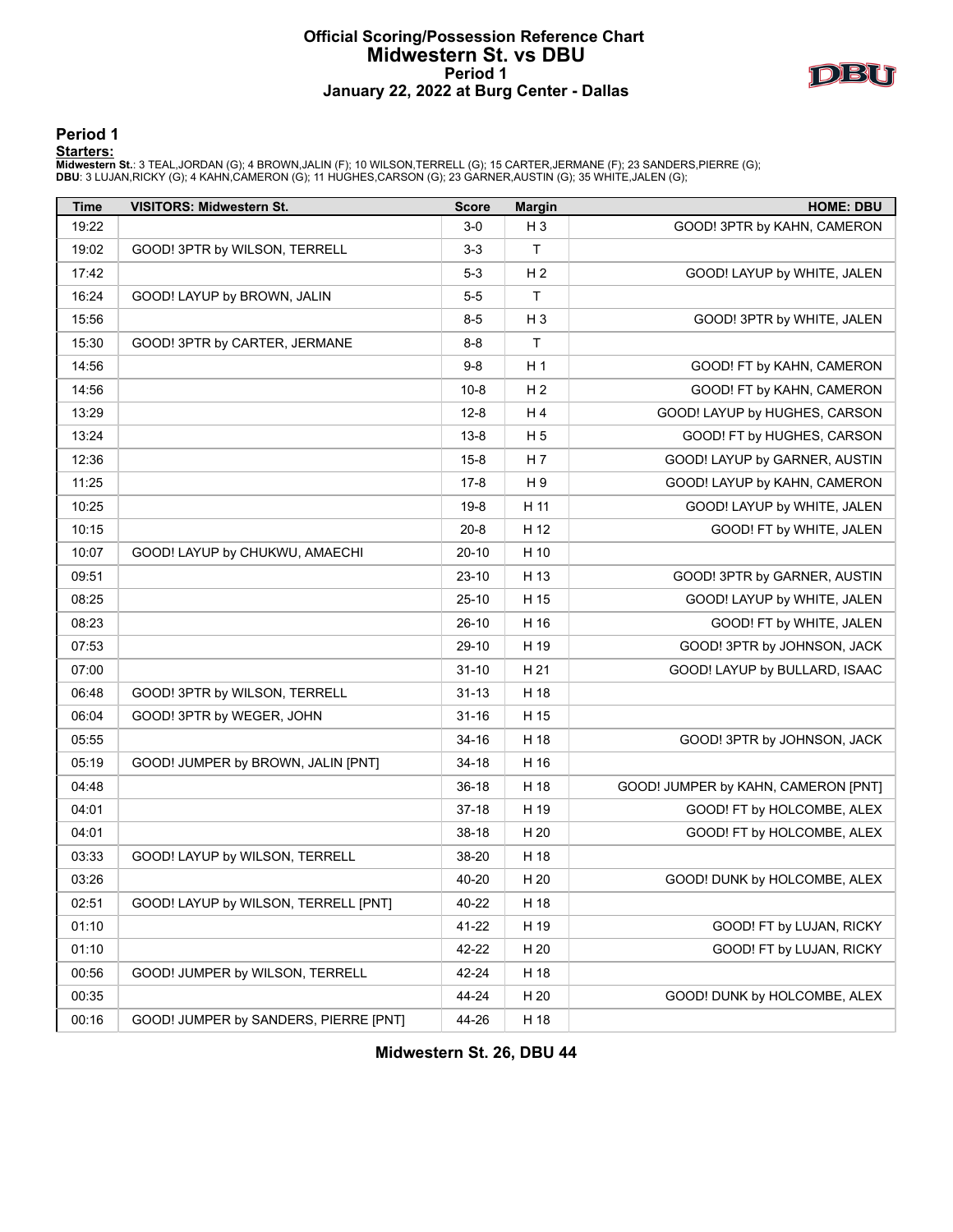# **Official Scoring/Possession Reference Chart Midwestern St. vs DBU Period 2 January 22, 2022 at Burg Center - Dallas**



**Period 2**

#### **Starters:**

**Midwestern St.**: 3 TEAL,JORDAN (G); 4 BROWN,JALIN (F); 10 WILSON,TERRELL (G); 15 CARTER,JERMANE (F); 23 SANDERS,PIERRE (G);<br>**DBU**: 3 LUJAN,RICKY (G); 4 KAHN,CAMERON (G); 11 HUGHES,CARSON (G); 23 GARNER,AUSTIN (G); 35 WHIT

| <b>Time</b> | <b>VISITORS: Midwestern St.</b>      | <b>Score</b> | <b>Margin</b>  | <b>HOME: DBU</b>                |
|-------------|--------------------------------------|--------------|----------------|---------------------------------|
| 18:53       |                                      | 46-26        | H 20           | GOOD! LAYUP by GARNER, AUSTIN   |
| 18:08       | GOOD! LAYUP by CHUKWU, AMAECHI       | 46-28        | H 18           |                                 |
| 17:31       | GOOD! LAYUP by WEGER, JOHN [FB]      | 46-30        | H 16           |                                 |
| 17:04       | GOOD! 3PTR by CHUKWU, AMAECHI        | 46-33        | H 13           |                                 |
| 16:14       | GOOD! DUNK by CARTER, JERMANE        | 46-35        | H 11           |                                 |
| 15:43       |                                      | 48-35        | H 13           | GOOD! LAYUP by KAHN, CAMERON    |
| 15:29       | GOOD! LAYUP by SANDERS, PIERRE [FB]  | 48-37        | H 11           |                                 |
| 15:29       |                                      | 51-37        | H 14           | GOOD! 3PTR by GARNER, AUSTIN    |
| 14:16       | GOOD! 3PTR by TEAL, JORDAN           | 51-40        | H 11           |                                 |
| 14:10       | GOOD! LAYUP by CHUKWU, AMAECHI [PNT] | 51-42        | H 9            |                                 |
| 13:09       |                                      | 52-42        | H 10           | GOOD! FT by KAHN, CAMERON       |
| 13:09       |                                      | 53-42        | H 11           | GOOD! FT by KAHN, CAMERON       |
| 12:39       |                                      | 55-42        | H 13           | GOOD! LAYUP by HUGHES, CARSON   |
| 12:17       |                                      | 57-42        | H 15           | GOOD! LAYUP by LUJAN, RICKY     |
| 11:22       |                                      | 59-42        | H 17           | GOOD! LAYUP by GARNER, AUSTIN   |
| 10:58       | GOOD! 3PTR by WILSON, TERRELL        | 59-45        | H 14           |                                 |
| 10:03       | GOOD! DUNK by CARTER, JERMANE        | 59-47        | H 12           |                                 |
| 09:28       | GOOD! FT by WEGER, JOHN              | 59-48        | H 11           |                                 |
| 09:28       | GOOD! FT by WEGER, JOHN              | 59-49        | H 10           |                                 |
| 09:02       |                                      | 61-49        | H 12           | GOOD! LAYUP by KAHN, CAMERON    |
| 08:47       |                                      | 62-49        | H 13           | GOOD! FT by KAHN, CAMERON       |
| 08:36       | GOOD! DUNK by CARTER, JERMANE        | 62-51        | H 11           |                                 |
| 06:37       |                                      | 63-51        | H 12           | GOOD! FT by HUGHES, CARSON [FB] |
| 06:37       |                                      | 64-51        | H 13           | GOOD! FT by HUGHES, CARSON [FB] |
| 06:21       | GOOD! LAYUP by CARTER, JERMANE       | 64-53        | H 11           |                                 |
| 04:34       | GOOD! FT by WILSON, TERRELL          | 64-54        | H 10           |                                 |
| 04:34       | GOOD! FT by WILSON, TERRELL          | 64-55        | H9             |                                 |
| 03:28       | GOOD! FT by WILSON, TERRELL          | 64-56        | H 8            |                                 |
| 03:15       | GOOD! FT by WILSON, TERRELL          | 64-57        | H 7            |                                 |
| 02:49       |                                      | 65-57        | H <sub>8</sub> | GOOD! FT by LUJAN, RICKY [FB]   |
| 02:49       |                                      | 66-57        | H9             | GOOD! FT by LUJAN, RICKY [FB]   |
| 02:45       | GOOD! FT by CARTER, JERMANE [FB]     | 66-58        | H <sub>8</sub> |                                 |
| 02:45       | GOOD! FT by CARTER, JERMANE [FB]     | 66-59        | H 7            |                                 |
| 02:42       |                                      | 68-59        | H 9            | GOOD! LAYUP by KAHN, CAMERON    |
| 02:17       | GOOD! LAYUP by CHUKWU, AMAECHI       | 68-61        | H <sub>7</sub> |                                 |
| 02:12       |                                      | 70-61        | H 9            | GOOD! LAYUP by WHITE, JALEN     |
| 01:40       |                                      | 71-61        | H 10           | GOOD! FT by WHITE, JALEN        |
| 01:40       |                                      | 72-61        | H 11           | GOOD! FT by WHITE, JALEN        |
| 01:26       |                                      | 73-61        | H 12           | GOOD! FT by HUGHES, CARSON [FB] |
| 01:26       |                                      | 74-61        | H 13           | GOOD! FT by HUGHES, CARSON [FB] |
| 01:26       | GOOD! LAYUP by CARTER, JERMANE       | 74-63        | H 11           |                                 |
| 00:58       | GOOD! DUNK by CARTER, JERMANE        | 74-65        | H 9            |                                 |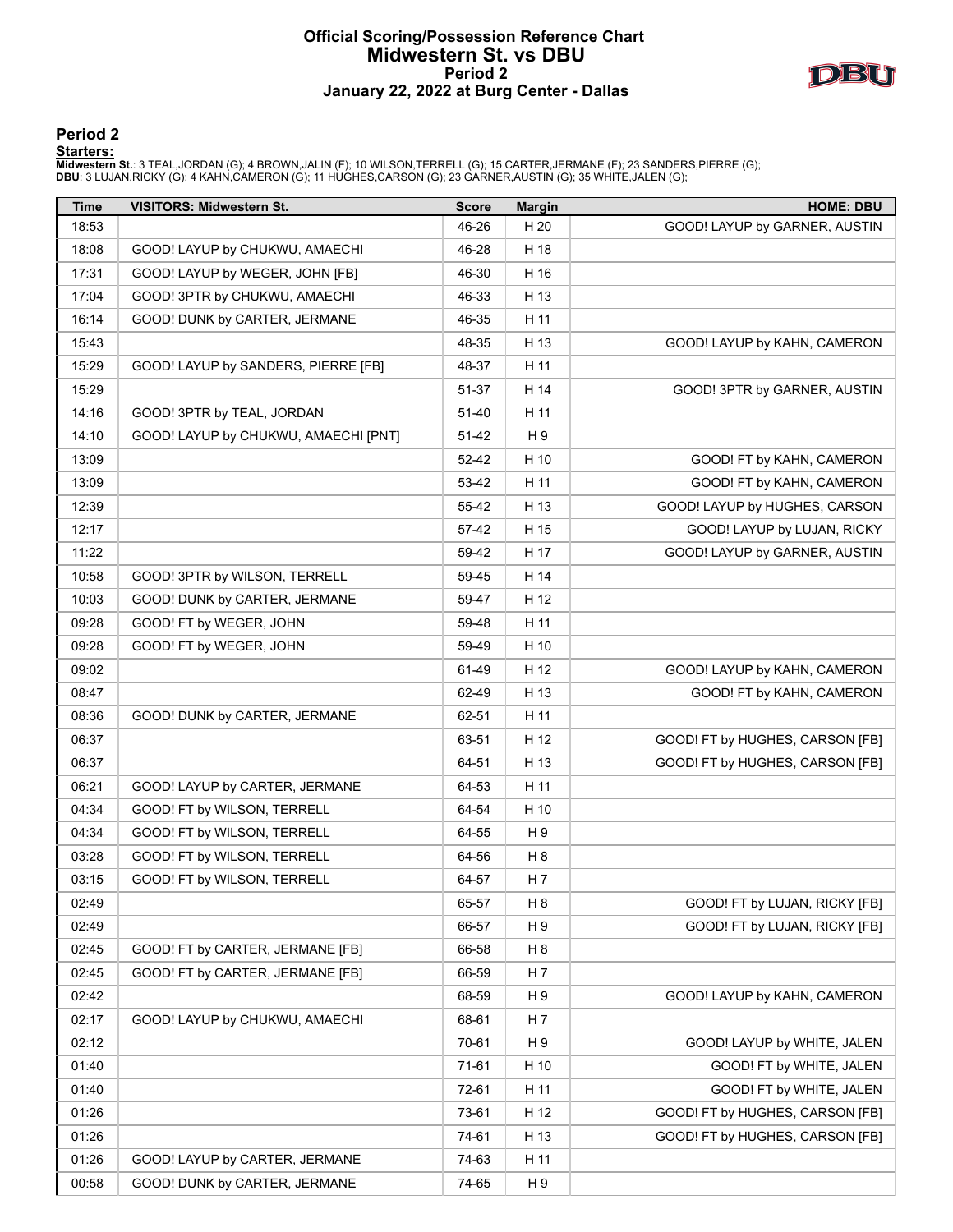| <b>Time</b> | <b>VISITORS: Midwestern St.</b>  | <b>Score</b> | <b>Margin</b> | <b>HOME: DBU</b>               |
|-------------|----------------------------------|--------------|---------------|--------------------------------|
| 00:57       |                                  | 75-65        | H 10          | GOOD! FT by KAHN, CAMERON [FB] |
| 00:57       |                                  | 76-65        | H 11          | GOOD! FT by KAHN, CAMERON [FB] |
| 00:47       | GOOD! FT by SANDERS, PIERRE [FB] | 76-66        | H 10          |                                |
| 00:47       | GOOD! FT by SANDERS, PIERRE [FB] | 76-67        | H 9           |                                |
| 00:47       |                                  | 77-67        | H 10          | GOOD! FT by LUJAN, RICKY [FB]  |
| 00:21       |                                  | 78-67        | H 11          | GOOD! FT by KAHN, CAMERON [FB] |
| 00:21       |                                  | 79-67        | H 12          | GOOD! FT by KAHN, CAMERON [FB] |
| 00:03       | GOOD! LAYUP by WILSON, TERRELL   | 79-69        | H 10          |                                |

**Midwestern St. 69, DBU 79**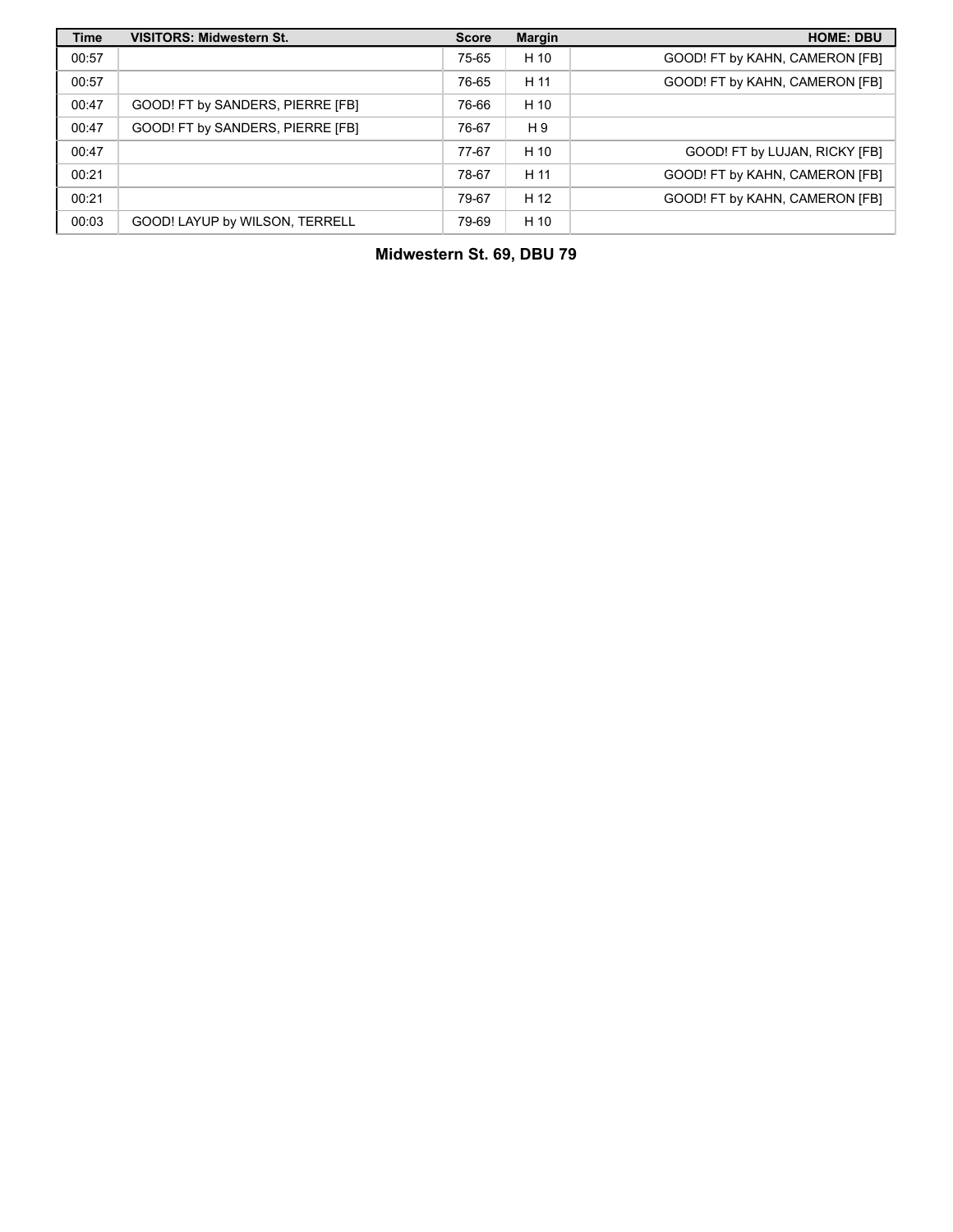#### **Official Substitutions Log Midwestern St. vs DBU Period 1 January 22, 2022 at Burg Center - Dallas**



| <b>VISITORS: Midwestern St.</b> | Time  | <b>Score</b> | <b>HOME: DBU</b>        |
|---------------------------------|-------|--------------|-------------------------|
| 3 TEAL, JORDAN                  |       |              | 3 LUJAN, RICKY          |
| 4 BROWN, JALIN                  |       |              | 4 KAHN, CAMERON         |
| 10 WILSON, TERRELL              |       |              | 11 HUGHES, CARSON       |
| 15 CARTER, JERMANE              |       |              | 23 GARNER, AUSTIN       |
| 23 SANDERS, PIERRE              |       |              | 35 WHITE, JALEN         |
| SUB OUT: 3 TEAL, JORDAN         | 14:56 | $8 - 8$      |                         |
| SUB OUT: 4 BROWN, JALIN         | 14:56 |              |                         |
| SUB OUT: 10 WILSON, TERRELL     | 14:56 |              |                         |
| SUB IN: 5 SANDERS, JAMEY        | 14:56 |              |                         |
| SUB IN: 12 CHUKWU, AMAECHI      | 14:56 |              |                         |
| SUB IN: 30 HAMILTON, LUKE       | 14:56 |              |                         |
|                                 |       |              |                         |
| SUB OUT: 15 CARTER, JERMANE     | 14:14 | $8 - 10$     |                         |
| SUB OUT: 23 SANDERS, PIERRE     | 14:14 |              |                         |
| SUB IN: 10 WILSON, TERRELL      | 14:14 |              |                         |
| SUB IN: 22 WEGER, JOHN          | 14:14 |              |                         |
| SUB OUT: 30 HAMILTON, LUKE      | 13:24 | $8 - 12$     |                         |
| SUB IN: 4 BROWN, JALIN          | 13:24 |              |                         |
|                                 | 12:39 | $8 - 13$     | SUB OUT: WHITE, JALEN   |
|                                 | 12:39 |              | SUB IN: JOHNSON, JACK   |
| SUB OUT: 10 WILSON, TERRELL     | 12:39 |              |                         |
| SUB IN: 23 SANDERS, PIERRE      | 12:39 |              |                         |
| SUB OUT: 5 SANDERS, JAMEY       | 12:39 |              |                         |
| SUB IN: 10 WILSON, TERRELL      | 12:39 |              |                         |
|                                 | 10:53 | $8 - 17$     | SUB OUT: LUJAN, RICKY   |
|                                 | 10:53 |              | SUB OUT: KAHN, CAMERON  |
|                                 | 10:53 |              | SUB IN: BULLARD, ISAAC  |
|                                 | 10:53 |              | SUB IN: WHITE, JALEN    |
| SUB OUT: 4 BROWN, JALIN         | 10:53 |              |                         |
| SUB OUT: 10 WILSON, TERRELL     | 10:53 |              |                         |
| SUB IN: 3 TEAL, JORDAN          | 10:53 |              |                         |
| SUB IN: 15 CARTER, JERMANE      | 10:53 |              |                         |
|                                 |       |              |                         |
| SUB OUT: 15 CARTER, JERMANE     | 10:15 | $8 - 19$     |                         |
| SUB IN: 30 HAMILTON, LUKE       | 10:15 |              |                         |
|                                 | 08:23 | $10 - 25$    | SUB OUT: HUGHES, CARSON |
|                                 | 08:23 |              | SUB OUT: GARNER, AUSTIN |
|                                 | 08:23 |              | SUB IN: LUJAN, RICKY    |
|                                 | 08:23 |              | SUB IN: KAHN, CAMERON   |
| SUB OUT: 12 CHUKWU, AMAECHI     | 08:23 |              |                         |
| SUB OUT: 22 WEGER, JOHN         | 08:23 |              |                         |
| SUB IN: 4 BROWN, JALIN          | 08:23 |              |                         |
| SUB IN: 10 WILSON, TERRELL      | 08:23 |              |                         |
| SUB OUT: 3 TEAL, JORDAN         | 08:00 | 10-26        |                         |
| SUB IN: 5 SANDERS, JAMEY        | 08:00 |              |                         |
| SUB OUT: 5 SANDERS, JAMEY       | 06:04 | 13-31        |                         |
| SUB OUT: 30 HAMILTON, LUKE      | 06:04 |              |                         |
| SUB IN: 12 CHUKWU, AMAECHI      | 06:04 |              |                         |
| SUB IN: 22 WEGER, JOHN          | 06:04 |              |                         |
|                                 | 05:13 | 18-34        | SUB OUT: WHITE, JALEN   |
|                                 | 05:13 |              | SUB IN: HUGHES, CARSON  |
|                                 | 04:43 | 18-36        | SUB OUT: KAHN, CAMERON  |
|                                 | 04:43 |              | SUB OUT: BULLARD, ISAAC |
|                                 | 04:43 |              | SUB IN: GARNER, AUSTIN  |
|                                 |       |              |                         |
|                                 | 04:43 |              | SUB IN: HOLCOMBE, ALEX  |
| SUB OUT: 23 SANDERS, PIERRE     | 01:54 | 22-40        |                         |
| SUB IN: 30 HAMILTON, LUKE       | 01:54 |              |                         |
| SUB OUT: 22 WEGER, JOHN         | 01:26 | 22-40        |                         |
| SUB IN: 23 SANDERS, PIERRE      | 01:26 |              |                         |
|                                 | 01:00 | 22-42        | SUB OUT: JOHNSON, JACK  |
|                                 | 01:00 |              | SUB IN: WHITE, JALEN    |
| SUB OUT: 4 BROWN, JALIN         | 01:00 |              |                         |
| SUB IN: 22 WEGER, JOHN          | 01:00 |              |                         |
|                                 | 00:29 | 24-44        | SUB OUT: HOLCOMBE, ALEX |
|                                 | 00:29 |              | SUB IN: KAHN, CAMERON   |

**Midwestern St. 26, DBU 44**